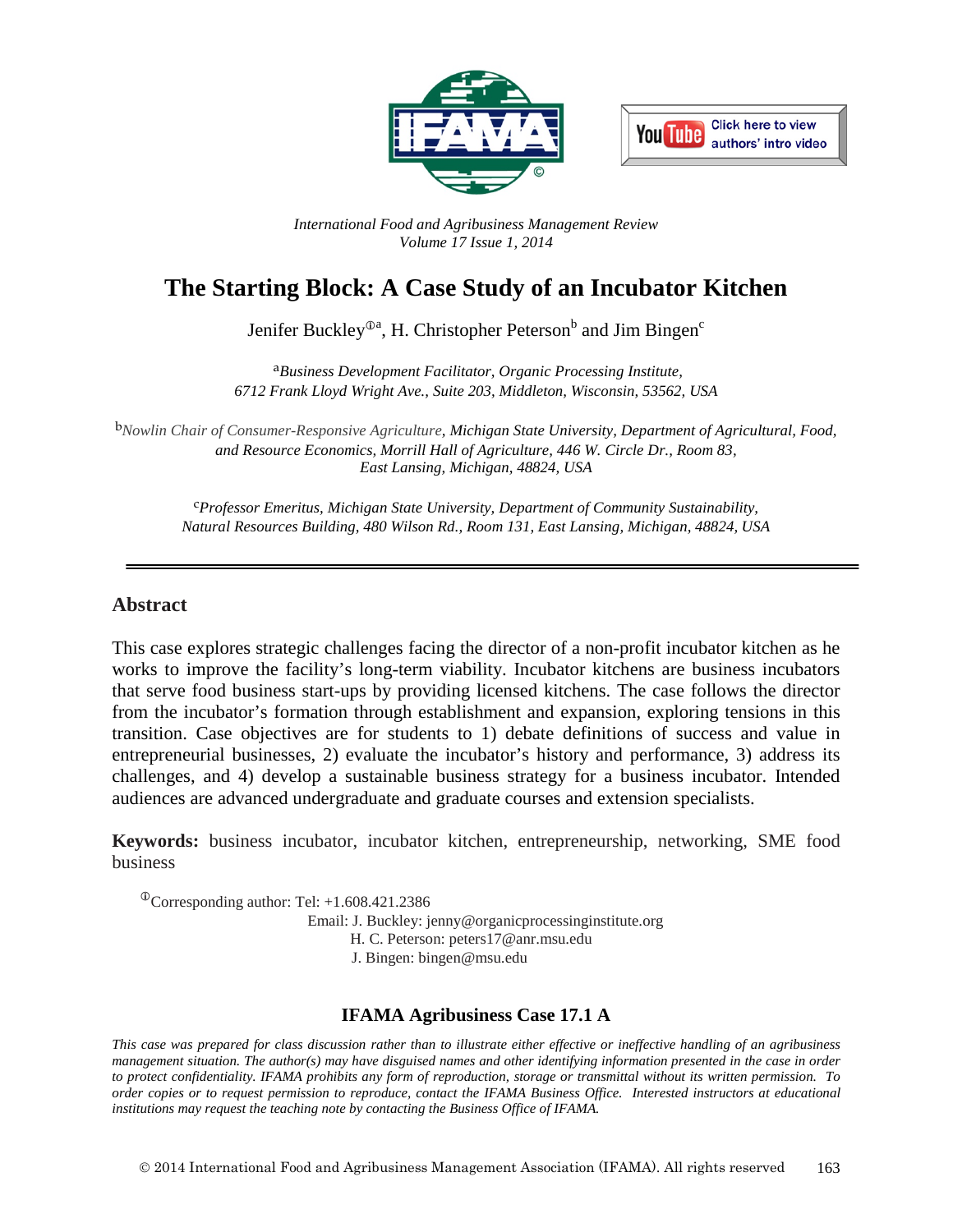# **Introduction**

Ron Steiner eagerly leads visitors on an impromptu tour of the Starting Block, the incubator kitchen that he founded in rural Michigan. There is the smell of fresh baked goods, the sparkling production area and a display of products made by clients. He never tires of expounding his entrepreneurial philosophy, and he never stops grinning. He pauses at a poster of Yoda, the wise Jedi hero of the "Star Wars" movies, and recites:

*"Do or do not…There is no 'try.'"*

A prospective client walks in, someone with a salsa he'd like to start selling. Or cookies, or a pâté. Steiner rushes to greet him. The excitement of these encounters makes Steiner's day. But recently he has been wondering what comes next for the Starting Block. How can he balance opportunity, passion, and skill to improve the facility's long-term sustainability? This case examines the Starting Block's inception, growth, and current situation. It considers the Starting Block's geographic location and the economic situation to which it has responded; the skills of Steiner and his staff and the strategies they employ; the facility's operations and the services that it offers; the culture that has been created; and challenges that the Starting Block faces.

# **The Starting Block**

The Starting Block is an incubator kitchen in Hart, population 1,900, in the rolling orcharddotted countryside of the state of Michigan located in the north central US. An incubator kitchen is a business incubator that includes a licensed commercial kitchen facility rented to clients to develop food businesses, an arrangement that saves clients the cost of building their own kitchens. The Starting Block opened in 2006 and is incorporated as a non-profit organization, employing three part-time staff people. The facility measures 10,900 square feet. Approximately half contains rented office space and meeting rooms. The other half includes a shared-use commercial kitchen of approximately 2,500 square feet, a catering kitchen of approximately 600 square feet, and warehouse and storage space. The facility serves approximately 30 clients who produce a range of products including jams, granola, cookies, spice mixes, and chutneys. Client businesses are private enterprises operated independently of the Starting Block. Staff provides entrepreneurial education.

When the facility opened, no other kitchen incubators existed on the western side of Michigan. The area is a major growing region for a large variety of temperate-climate fruits and vegetables. A long history of specialty food processing existed in the area, but recent entrepreneurial activity had been limited by the absence of access to a licensed commercial kitchen facility. Exhibit 1 (see Appendix) provides background on the Starting Block's service area.

# **Beginnings**

When Steiner retired as custom computer and electronic component marketing entrepreneur and moved from California to Michigan, he found a region rich in entrepreneurial opportunities. The state's economy had been in decline for years, and even its diverse and vibrant agricultural areas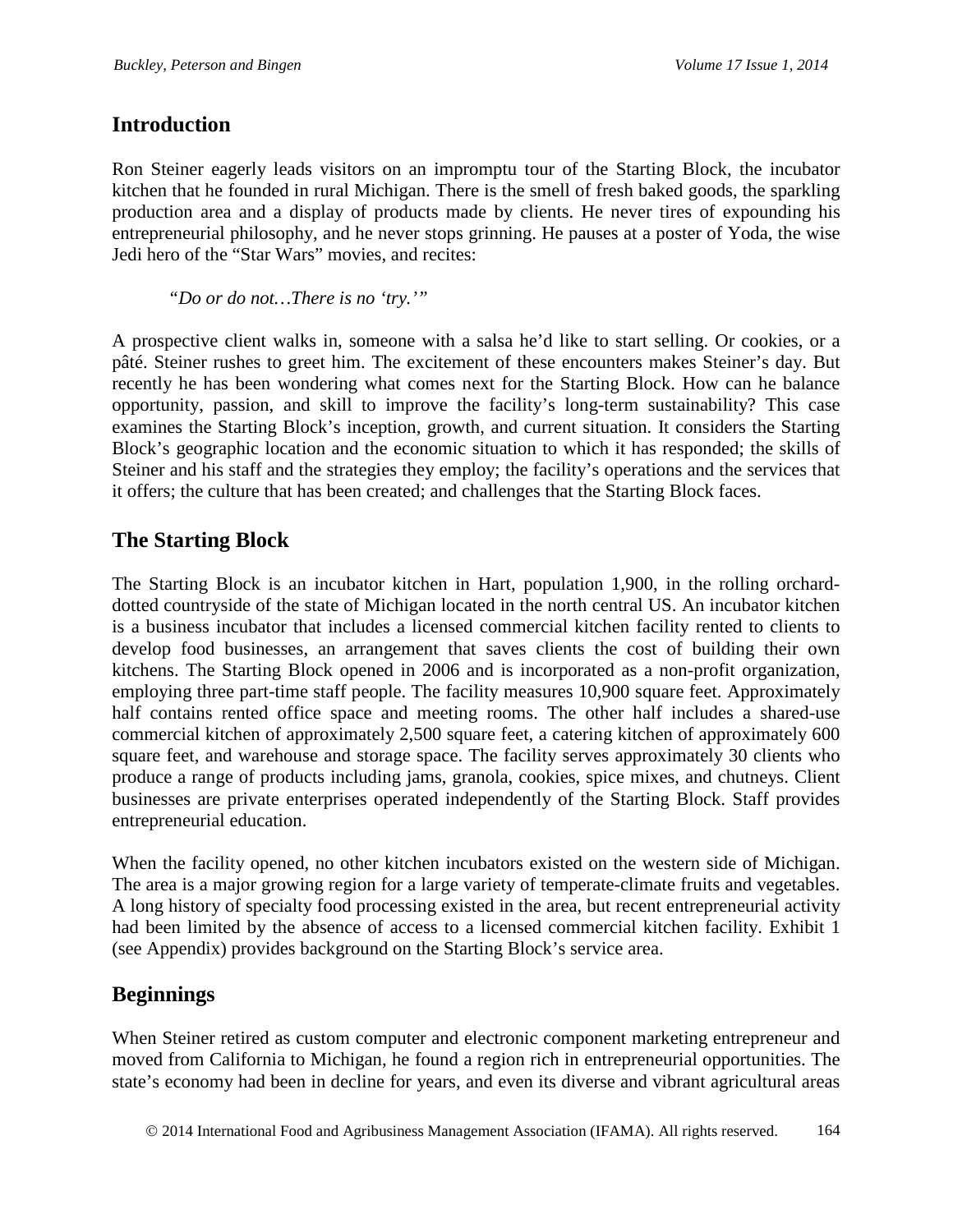were affected. Restless in retirement, he turned to economic development and was hired as Director of the local Oceana County Economic Development Corporation in 1998. His initial impulse was to respond to the area's economic needs with high-tech businesses. "I was disabused of that very early on," he recalls, and tells of his first meeting with one of the region's large food processors. "I said that I'm hoping that I can have some of my Silicon Valley contacts visit Oceana County and maybe put a microprocessor plant here or something. And he said, 'That's interesting. Well, you are new here.' We go and look out his office window, and he says, 'What do you see there?' Beautiful orchards. To me when I first moved here it looked like the Sonoma Valley. It's beautiful."

The processor continued, "We grow and process food out here. *That's* our economic engine."

### *Forming the Organization*

Steiner defines an entrepreneur as someone who can spot unmet needs in society, who is "alert enough and is listening and looking around—always thinking of what better way there might be of doing something." He turned his attention to possibilities for innovation in food and agriculture, taking a second job with Michigan State University Extension (MSUE) and joining statewide efforts to respond to challenges in the agricultural sector. Michigan Food and Farming Systems (MIFFS), a non-profit organization, had formed in 1998 to develop partnerships to foster more sustainable food and farming for Michigan. With Dr. Chris Peterson of the Michigan State University (MSU) Department of Agricultural Economics, MIFFS co-founded the Michigan Partnership for Product Agriculture (MPPA) in 2001. MPPA was a broad-based group that aimed to give agriculture a more prominent role in statewide economic development and to create a network of resources for entrepreneurs. Along with Peterson and MIFFS, MPPA members also included US Department of Agriculture (USDA), Michigan Department of Agriculture (MDA), and Michigan Farm Bureau personnel and high-level MSU officials.

The notion of "value-added" agriculture (not just growing things but creating higher value goods through specialty processing) had attracted substantial attention in Michigan over recent years, and the group considered incubator kitchens as one means of pursuing value-added possibilities. Incubator kitchens had been established in rural areas of a number of other states. Fortuitously, the USDA representative to the MPPA suggested that the USDA Rural Development's Rural Business Enterprise Grants might be a source of start-up funding. MIFFS applied and received two identical grants in 2004, each for \$283,700, to develop two incubator kitchens in Michigan's more distressed agricultural areas. Steiner—by that time serving on the MIFFS Council—offered to move the project forward in western Michigan, one of the areas.

"By then I was captured by the idea," he says. "I said, I can do it, and I think I know how." Both he and Elaine Brown, MIFFS Executive Director, agreed that the actual management of an incubator kitchen was outside of MIFFS' programmatic focus. The MIFFS Council gave Steiner a high degree of autonomy in locating a facility, selecting equipment, and securing additional financing. "I had formed two companies before," he explains. "That's the easy part. The next stop after the MIFFS meeting was down to the Treasury Department in Lansing. I already had a name in mind, and incorporated the Starting Block. It cost me \$20." He and Brown emphasized the importance of trust and flexibility in these early stages of the project. Brown described their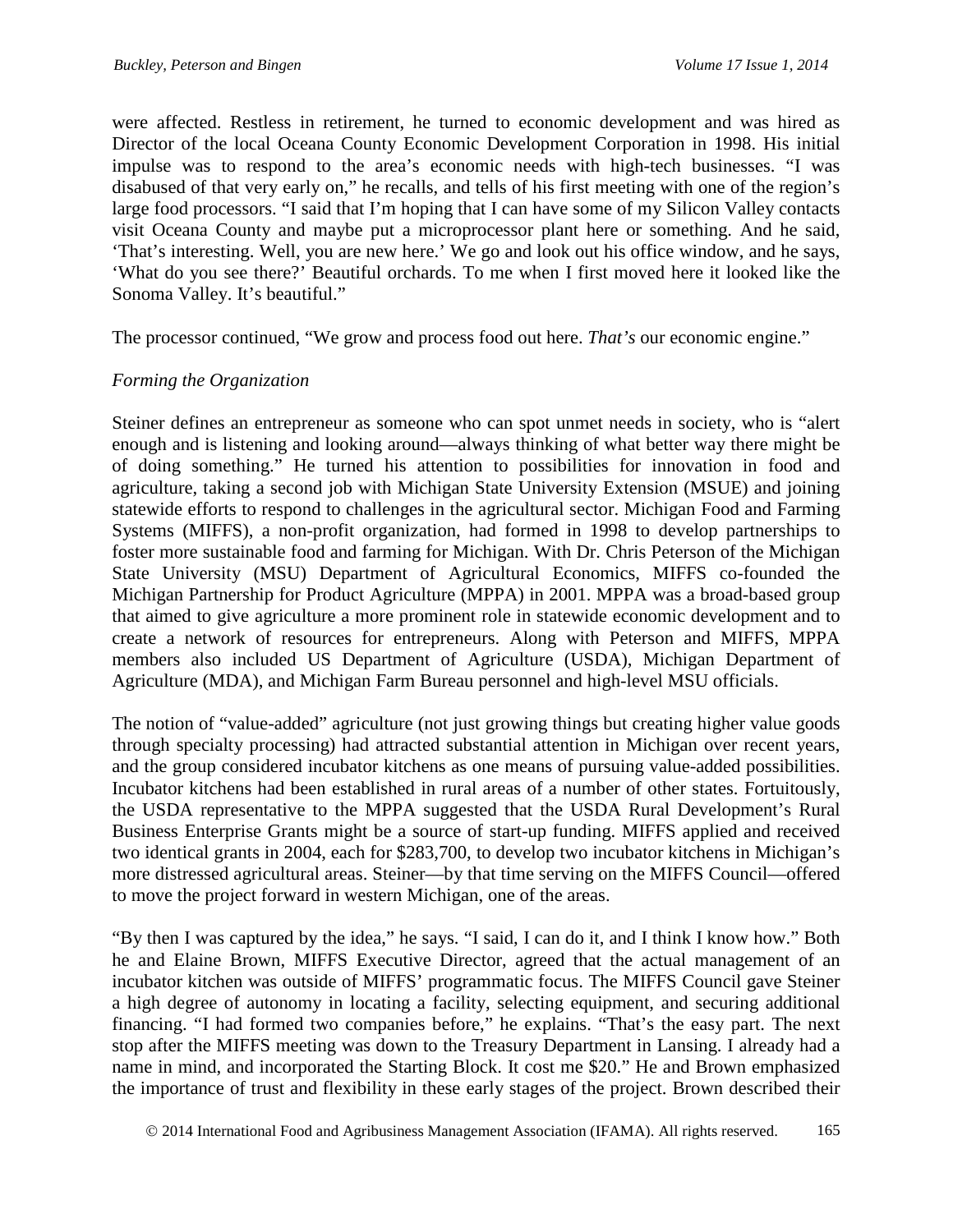relationship: "He had been on the MIFFS Council, he'd been a MIFFS member, and we knew his capabilities. He came from a business background. Getting to know him, he's got these big ideas, and he's done these very creative things. So my role was to make sure those creative things were consistent with the requirements of the grant. We wanted someone to take the incubator kitchen and make it successful, and we couldn't do it from afar."

Collaboration is an important part of Steiner's business philosophy, "the willingness to partner with people and not thinking you can do it all by yourself." Thus, as he moved forward in establishing the Starting Block—recruiting its board of directors, securing financing, hiring staff, and developing the facility—he formed and leaned heavily on a network of old and new contacts both inside and outside of the area. The USDA grant's language called for an incubator kitchen with a regional focus, and Steiner was determined to cultivate a collective buy-in to the project among community leaders in surrounding western Michigan counties. The board thus includes members representing each of the six counties in the region<sup>[1](#page-3-0)</sup> and a range of professional affiliations: a community college president, to represent the incubator's educational objectives; a farm cooperative director; an African-American active in urban areas that suffer from a lack of supermarkets and other fresh food sources; local government officials; a certified public accountant; and a grower association director.

The USDA grant did not provide all of the initial funding needed, and it did not cover operating expenses. With a broadly representative board in place, Steiner next approached each of the county commissions in the region for start-up funding, asking them for 20 cents per capita for one year. The effort raised about \$30,000 total from six counties. MSU's Project  $GREEEN<sup>2</sup>$  $GREEEN<sup>2</sup>$  $GREEEN<sup>2</sup>$  also contributed significant funds. He then contacted state and federal economic development organizations: the US Department of Commerce Economic Development Association (EDA) and the Michigan Economic Development Corporation (MEDC). Finally, needing a local partner to accept grants from these organizations, he contacted Stan Rickard, City Manager of Hart.

Speaking appreciatively of Steiner's networking abilities, Rickard recalls, "The city got involved because of two grant opportunities that Ron scoured the countryside for, as Ron does." Part of the funding was needed to finance what is now the Starting Block's building, which was for sale at the time. "We were acquaintances," Rickard explains, "but this is when we really started to work side-by-side to purchase the building. Both of the agencies, EDA and the MEDC, were very helpful, but it was a very cumbersome grant application process. It took a long time, a lot of paperwork. But," he adds, "we've worked on grants here." Rickard applied for the economic development funding to buy the building, and the Starting Block now leases it from the city at a low rate. Rickard also credits the building's former owner for believing in the project and having patience during the grant process. A number of other offers were on the table, but the owner wanted to help the incubator. "So God bless them, they held the building for us until we could get the grant approved."

<span id="page-3-0"></span><sup>&</sup>lt;sup>1</sup> Steiner broadened the geographic range from the four counties initially included in the market area of the feasibility study. See Exhibit 1.

<span id="page-3-1"></span><sup>&</sup>lt;sup>2</sup> GREEEN: Generating Research and Extension to meet Economic and Environmental Needs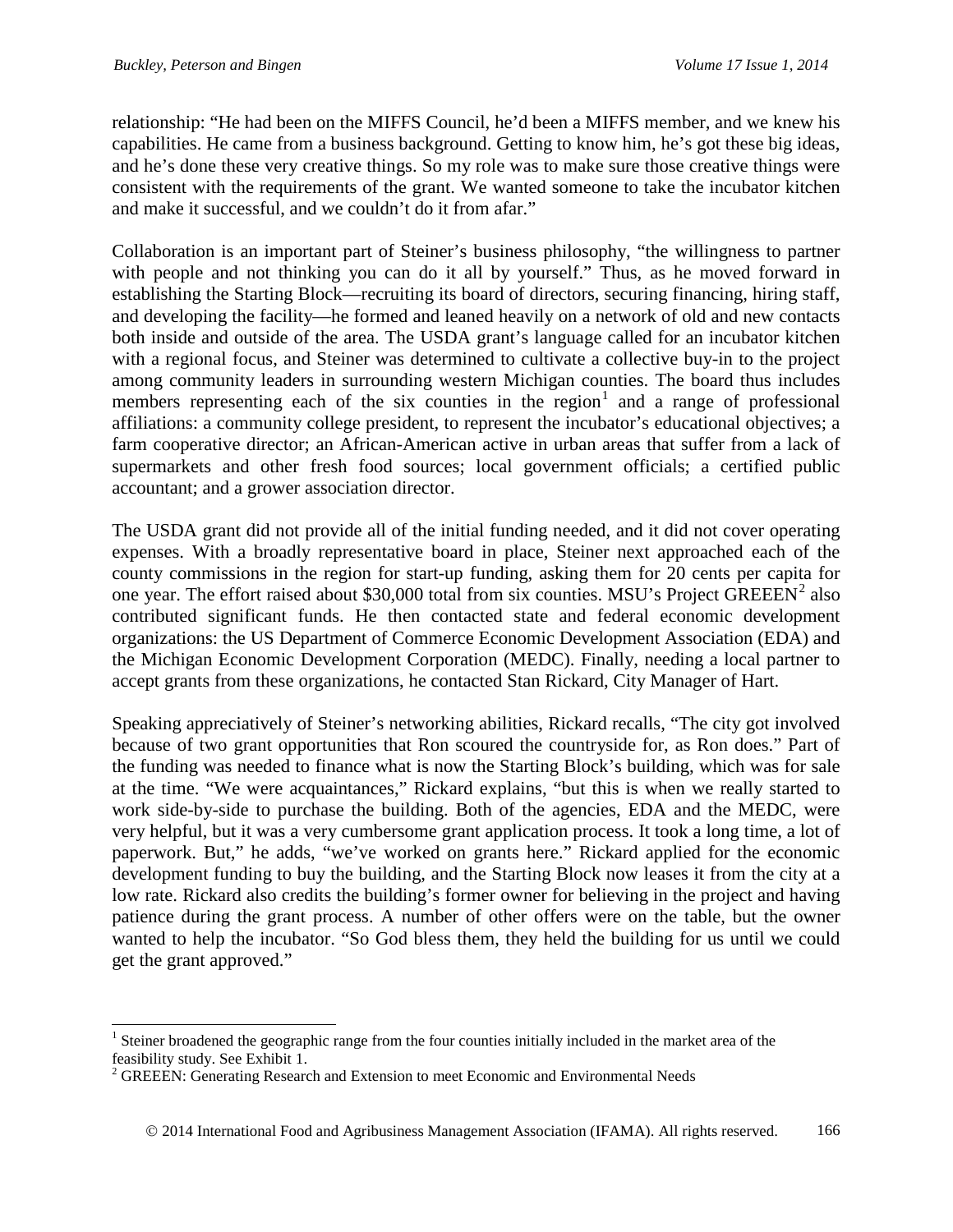Steiner now turned to staffing the facility. As in his relationship with MIFFS, trust and flexibility were central to these choices. Jim Henley and his wife, Jane Dosemagen, had run a restaurant in Hart and had been among those surveyed for the Starting Block's feasibility study. Henley also knew Steiner's wife from the nearby Pentwater Yacht Club, where he was kitchen manager. The couple wanted to stay in Michigan but found the economic climate difficult. In fact, when Steiner phoned to recruit them as staff, they were in the process of returning to Minnesota, where they had lived for 25 years and retained a residence. As Dosemagen tells it, "I was already actually back in Minnesota with the kids and Jim was still here. He worked at the yacht club for the summer. Then Ron had this idea, and we knew Ron from the restaurant. He knew us and knew enough about us that he thought we might work out well with this project with him. So he wasn't twisting any arms, but...." Dosemagen asked for a job description. Steiner had not developed one, and in fact admits that he does not believe in them. Nevertheless, Dosemagen was convinced. "Ron had the vision, and we trusted that. We'll work with Ron, Ron is a good person, Ron knows what he's doing."

Dosemagen and Henley possessed the broad range of skills needed to develop and manage a facility. The three of them eventually renovated the building, swinging sledgehammers and hauling wheelbarrows of cement block outside. Steiner acknowledges wryly that Dosemagen may not have accepted an offer with those tasks in the job description. But he holds himself to the same standard of flexibility. Since the couple needed health benefits that the Starting Block would not be able to provide, they agreed on an arrangement that has allowed Henley to hold another job that does, managing food service for a local school district. Steiner's human resource philosophy: "Find and hire 10s. One 10 is worth three to four 5s. Don't just hire cheap, but find the right people and be flexible—agility not only as a business, but also not having any fixed idea."

### *Equipping the Kitchen*

Before making any major decisions about the facility, he took Dosemagen and Henley to visit the Appalachian Center for Economic Networks (ACEnet) in Athens, Ohio. ACEnet established one of the first incubator kitchens in the US and offers day-long replication seminars for others interested in its success. "Best \$500 we ever spent, before we took a hammer or a paintbrush here," Steiner says. Among the advice they received was to buy equipment used, not new. Asked whether it might make more sense to buy new equipment that is less likely to need repairing, Steiner replies simply, "Hire people who can fix it themselves." Indeed, stories of equipment repair abound among Starting Block clients. Gene Van Koevering, a graduate who produces Uncle Gene's Backwoods Pretzels, recalls an experience with the tumbler that he and his business partner used. "It was going too fast to start up with. Ron was—we were all—on our knees, digging around, playing around with gears and pulleys and stuff. And that was fun. They were so accommodating, it was unbelievable. And we got it to work in exactly the way we wanted it."

Steiner also subscribes to the belief that some kitchen equipment should not be purchased until a client has indicated a specific need for it. The feasibility study had specified the equipment that an incubator kitchen would be expected to need (Exhibit 2, see Appendix), but Steiner is adamant that there is no cookbook formula for equipping a kitchen. Henley drew on his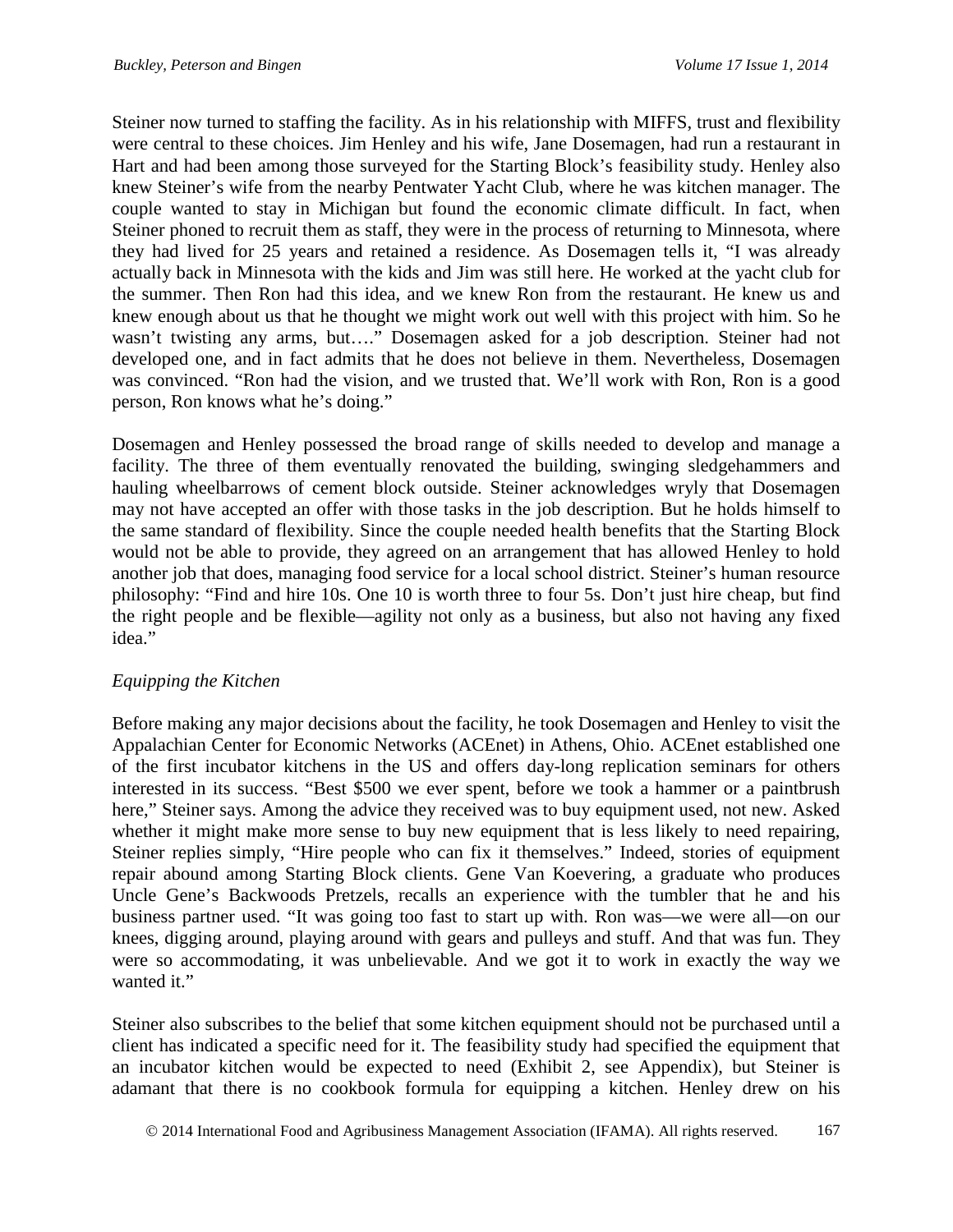professional experience in commercial kitchens to identify and locate essential appliances—a convection oven, self-contained steam kettles, Hobart mixers, and reach-in refrigerators and freezers. Beyond the purchase of these basic appliances, other equipment decisions have been made in collaboration with clients. For Steiner, this "decision not to make a decision right away" is part of a larger philosophy. "Don't think you've got to have everything in place right away," he advises. The Starting Block offers to buy or lease equipment that clients need, and then gives them the option to take the item along when they graduate. When Van Koevering and his partner moved on to another facility, the only equipment they needed was the tumbler. "We had the opportunity to come up here [to the new facility]," he says, "and they were kind enough to say, 'Hey, if you want this tumbler, we'll sell it to you.' So we made a deal on a tumbler and bought that."

With basic kitchen equipment in place, obtaining an MDA license was the last hurdle before opening for business. A food establishment may not commence production operations before an MDA food safety inspector has evaluated the facility and issued a license. In some cases, this involves more than one evaluation visit as producers make required changes to bring the establishment into compliance. These changes may involve surface coatings of floors, walls, and ceilings; plumbing; and other items that may require considerable time or additional expense. Establishments, like the Starting Block, that have invested in used equipment may find that the equipment does not meet MDA standards. Starting Block staff found that one of the challenges of the licensing process was that not all MDA personnel were familiar with incubator kitchens. Dosemagen feels that the MDA was generally supportive of the project, but adds that it is very important to keep asking questions—and observes that the answers to questions can change over time as new regulations are implemented or as interpretations change. In some ways, licensing is an ongoing process. A kitchen license does not automatically cover all food products; kitchens are licensed only for specific products. The Starting Block continues to work to broaden the range of products that can be processed in its kitchen and has now become both a USDA and FDA processing facility.

The Starting Block began serving clients in 2006. Steiner marvels that although the feasibility study estimated a total cost of \$1.2 million, the three managed to start for one-third of that. Steiner, Dosemagen, and Henley thus pooled their interests and talents to develop a commercial kitchen on a shoestring budget. Key to this has been extensive networking at each step and a collective skill set that includes building renovation, equipment repair, institutional food service management, fundraising, administration, and entrepreneurial education.

# **Current Operations**

Approximately 30 clients use the Starting Block's kitchen, coming from the immediate area and as far as 200 miles. Products include jams, salsas, chutneys, and other spreads; granola, cookies, and other baked goods; and snack foods, such as specialty nut mixes. Many of these products originated in family traditions or had long been popular with friends and colleagues. For many of the clients, the current economic downturn provided the final incentive to turn product ideas into marketable goods that could generate supplemental income.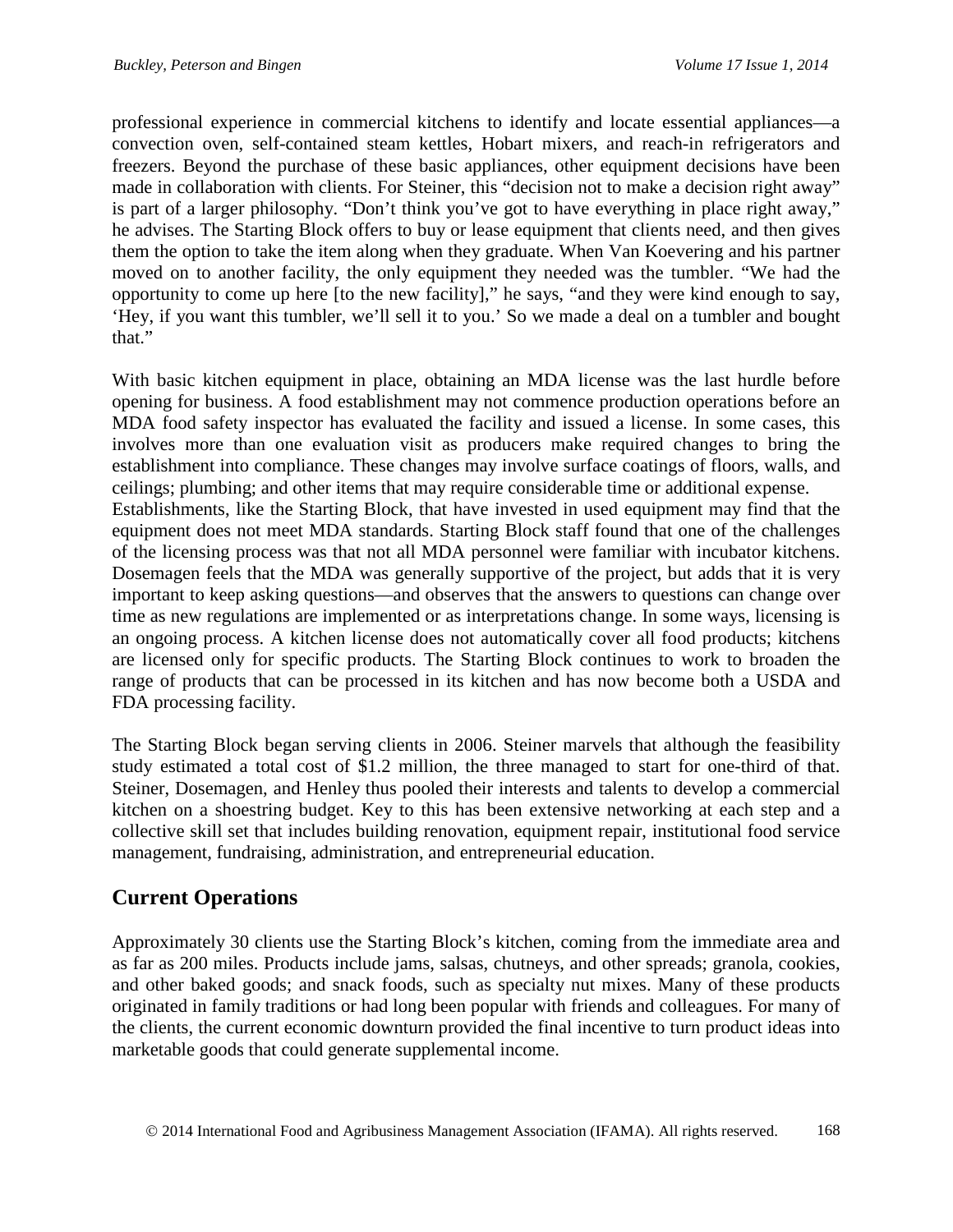Four clients have graduated, moving on to their own facilities and even building their own licensed kitchens. Vicki Fuller, for example, started the Maple Island Pie Company at the Starting Block and eventually added a commercial kitchen onto her house. Van Koevering's business grew to the point that he and his partner hired a copacker, and his Uncle Gene's Backwoods Pretzels were recently approved by Cracker Barrel Restaurants and Old Country Stores for national distribution.

Describing the mix of resources and the operational atmosphere of the Starting Block is no easy task. Operations are chaotic and have morphed to meet expanding client needs. Four elements make up Starting Block processes and procedures: (1) training clients, (2) providing basic services, (3) expanding services based on demonstrated client need while diversifying income streams for the incubator, and (4) creating an atmosphere that makes it all work.

#### *Training Clients*

Potential clients approach incubator kitchens for several reasons. First, Michigan law requires that most food products offered for sale be produced in a licensed facility. Second, incubator kitchens enable clients to produce at a greater scale than is typically possible when using restaurant kitchen space or other provisional facilities. Third, many small entrepreneurs have limited business experience and seek the expertise and guidance provided by incubator kitchen personnel.

When clients first contact the Starting Block, they meet with Steiner, Dosemagen, or Henley. Steiner is irrepressibly enthusiastic when talking about people's dreams—about the passion they bring to things that they love to do and want to share with others. However, he cautions, "You don't want to string them along." He first sends them away with homework, "low-cost, skunkworks market research," as he puts it. He advises clients to ask friends and family for honest feedback, suggestions on improving the product and, most importantly, whether they would pay money for it. Some clients have also been connected with a financial advisor provided by a community college. Henley agrees that marketing is one of the biggest challenges that clients face. He asks them to do concrete cost calculations, compare their costs with retail prices, and decide whether their products are feasible. If clients request independent taste testing, they are referred to the MSU Department of Food Science and Human Nutrition's Food Sensory Laboratory.

Some have found that friends and family do not provide the candid assessment that a realistic market analysis needs. Van Koevering tells of problems selling one of his pretzel products. "We realize that we've got one that's not a winner. And I would have much rather known that a year ago. But it took time. And quite honestly, we taste-tested with people we knew. If you and I get along, you're going to tell me you like my pretzels whether you like them or not. But you have to be honest." He suggests that the Starting Block coordinate blind taste tests at venues such as food shows.

Once clients decide to move ahead, they are required to contact the MDA themselves, obtain their own food licenses, and develop their own labels. The Starting Block provides clients with a checklist detailing whom to contact and in what order. As Henley reasons, "It doesn't make any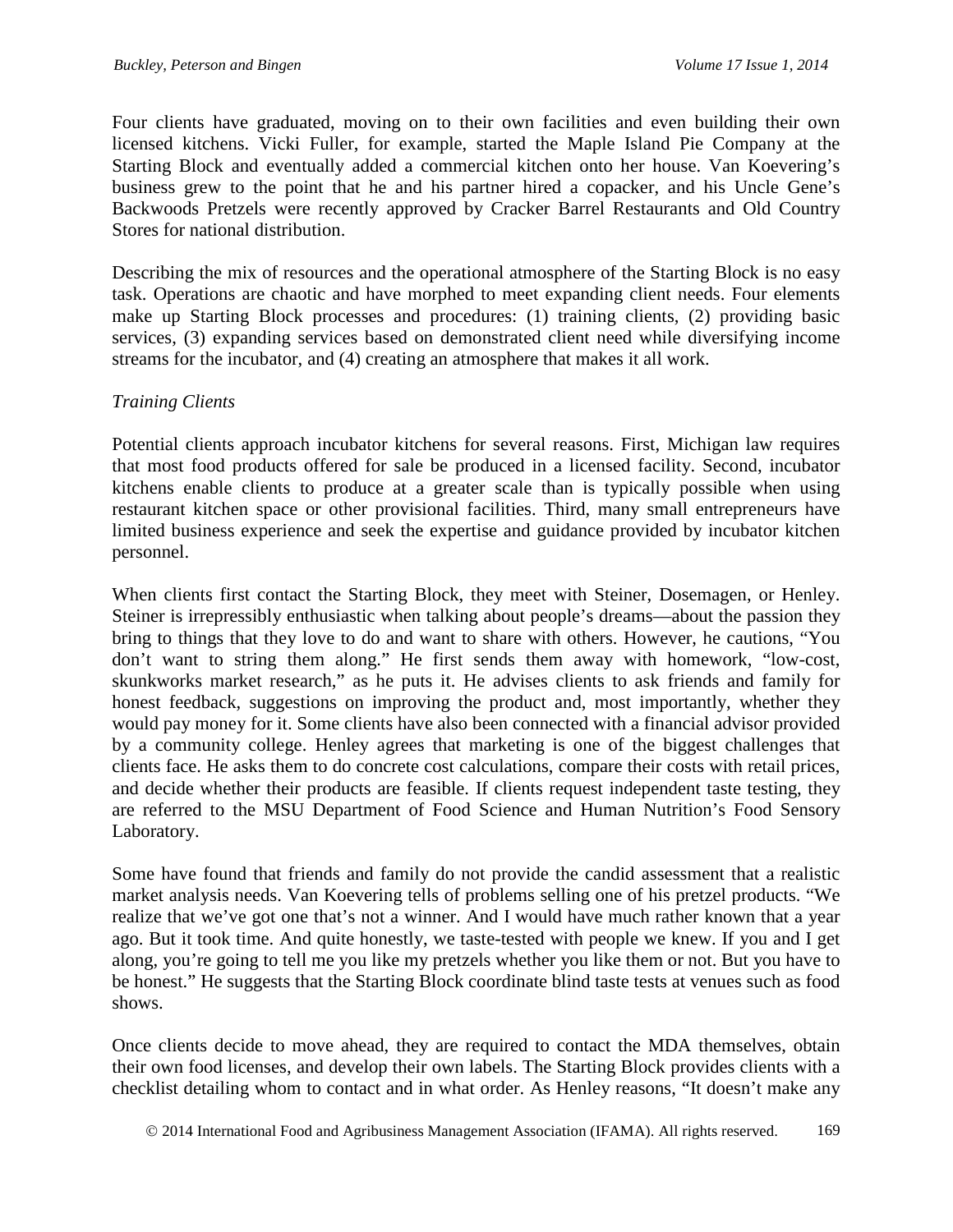sense for us to do it for them. They've got to know where to go. It's their license, they're the ones who are going to meet the inspector, so they have to know what they're talking about." For their own part, clients generally agree that the licensing and label review process is difficult and time-consuming. Some received conflicting information from different MDA personnel, resulting in a more protracted (and sometimes more expensive) process than they felt was reasonable. Some expedited the process by contacting the MDA persistently during the process and visiting the regional office in person.

Once a client is ready to use the Starting Block's kitchen, he or she is given a kitchen orientation. This includes a video covering preparatory and clean-up processes. Depending on how familiar clients are with commercial equipment, staff may also work with them the first time they use the kitchen, and they are always available to help if needed. Fran Russell had been producing her nut mix, "The Nuts," in a restaurant kitchen when she moved to the Starting Block. She speaks appreciatively of the orientation process as well as the kitchen. "They make sure everything is done by the book—they read you all the rules. They're aware of it and they make sure that you're aware of it, but they're fun people. I thought it was an amazing facility, physically. They have an amazing array of equipment, the kitchen is kept impeccably clean, and I love that the kitchen layout is flexible. So much of the equipment is on wheels, so you're not tied into using a configuration that's pre-set for you. You can set up the kitchen to work for you and your production needs."

Incubator kitchens and other multiple-use facilities pose risks of allergen cross-contamination. It can be difficult for clients to know exactly what ingredients other clients are using. Starting Block clients work with their MDA inspector to manage allergenic ingredients properly and to meet labeling requirements. Labels include the statement that the products have been produced in a facility that uses tree nuts, milk, and other major food allergens.

## *Providing Basic Services*

The Starting Block offers two basic services: access to physical facilities that the client would not otherwise have, and business education and development services.

**Physical Facilities.** In addition to the commercial kitchen itself, clients need office space and warehouse/storage space. The Starting Block offers all three for a fee. The challenge in setting facility fees is that most small entrepreneurs have very limited financial resources. A balance has to be struck between fees that will finance the Starting Block's operation and be affordable for the entrepreneurs. To determine fees, staff researched other incubator kitchens across the Midwest and the US. They took into account the for-profit or non-profit status of the kitchens, urban vs. rural locations, and ambient economic conditions. In the end, they "went down the middle," in Steiner's words. After several years' experience, he now reflects that their rates may be too low. The facility has begun instituting incremental rate increases. Rental fees at the Starting Block include:

1. *Commercial Kitchen.* Clients reserve kitchen time on a wall calendar near staff offices. Fees range between \$10 and \$15 per hour depending on level of kitchen use and equipment required. Equipment includes commercial ovens, freezers, ranges, mixers, kettles, industrial food processors, and a filling machine.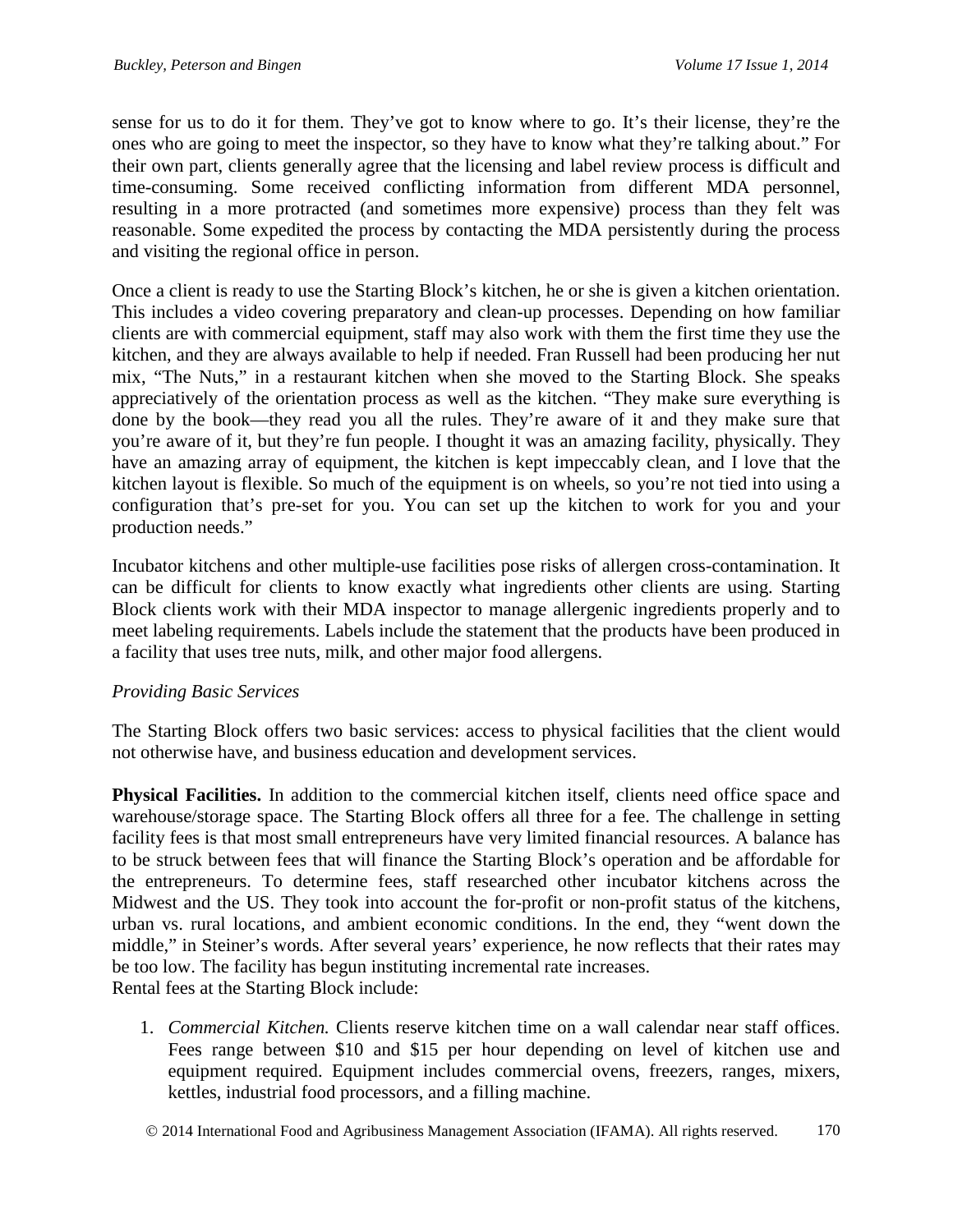- 2. *Office Rental.* Like other business incubators, the Starting Block rents office space to food as well as non-food businesses. Amenities include wireless internet access, local phone service, use of the conference room, and office support. A 90-square-foot office rents for \$110 per month, and a 225-square-foot office for \$275 per month.
- 3. *Warehouse and Storage***.** The Starting Block rents dry pallet storage for \$10 or \$15 per month depending on whether it is secured. Refrigerator and freezer space is available for \$1.50 per cubic foot per month and \$75 per pallet per month. Staff also accepts deliveries. This saves clients, especially those who live at a distance from Hart, the trouble of bringing quantities of supplies and ingredients from home. Simone Scarpace receives bulk shipments of natural pectin from a California supplier for her Wee Bee Jammin' products. The pectin is sent straight to the facility, as are her jars. "I get a couple pallets of my jars delivered here every other month, so somebody who knows how to handle a forklift and get it off the truck needs to be here. It's usually Jim or Ron who do that. But I haven't really had any problem—I just let them know when it's coming. They just tell me that I owe them some jam." Since some carriers charge more for deliveries to private residences than for business deliveries, this also reduces delivery costs for some clients.

Clients sign a contract that spells out their payment terms and other obligations. Rental fees are not billed up front. Clients whose accounts remain in arrears beyond a specified term are prohibited from using the kitchen until they have paid. Steiner reports that this measure has been necessary just twice since the facility opened.

**Business Education and Development Services.** The Starting Block also offers individual guidance in small business management and networking, and classes in entrepreneurship, small business management, and marketing.

A critical partner in providing these services is the Michigan State University Product Center, which has been instrumental in the Starting Block's development. The two organizations maintain close ties. The Product Center assists entrepreneurs and businesses in the development of food and agricultural products and ventures. Staff, including a corps of Innovation Counselors, provides guidance in market identification, product research, and other developmental decisions. For some, the Product Center provided the initial contact with the Starting Block, and the Center continues to work with clients as their businesses grow. Sue Keegstra, whose family's cherry topping was produced at the Starting Block, recalls that their business grew to the point of attracting a distributor. She contacted Matt Birbeck**,** Supply Chain Specialist and Counselor Liaison at the Product Center, who has provided assistance since Keegstra's business was formed. "Well," Keegstra says, "I've never met with a distributor before, so Matt came to my home, and the distributor came, and Matt did the wheeling and dealing. I just sort of sat there and watched. And Matt was just fantastic."

## *Expanding Services*

Food entrepreneurs require a variety of services that expand as their businesses grow. In addition to providing education and physical facilities, the Starting Block works to respond to client needs and expand opportunities.

**Distribution.** Distribution is a main challenge for many of the Starting Block's clients. Many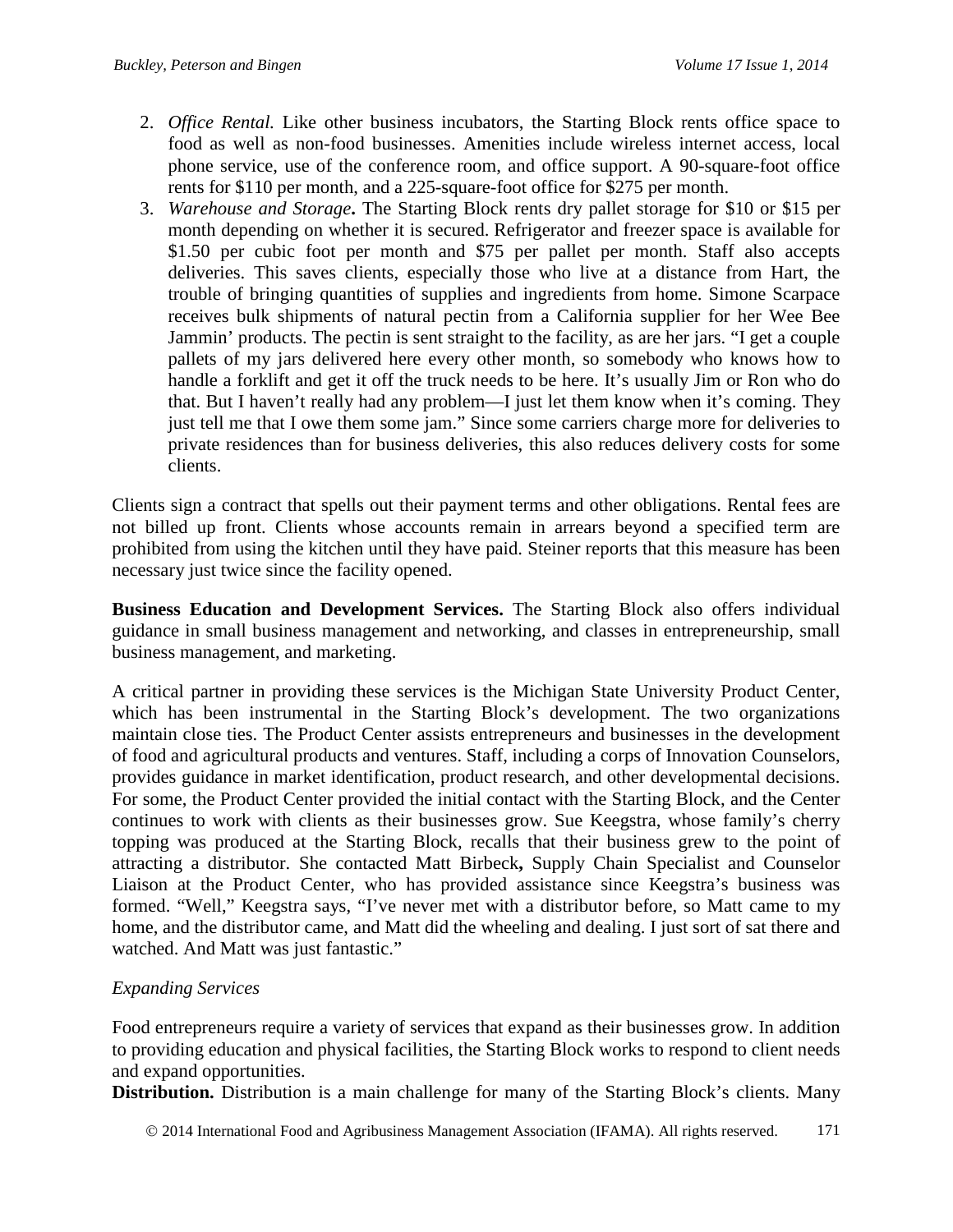make their own deliveries, driving hundreds of miles to drop product off and, in some cases, to pick it up again after the product expiration date. It is among the services that they would welcome at the Starting Block.

Lynn Smith began as a client making fruit salsas, and she had also partnered with other food businesses. Some of them folded because of the challenges of making market contacts and deliveries. Steiner encouraged Smith to develop a distributorship based at the facility. A partnership with another distributor had failed in early in 2009, but Steiner persisted with the idea. She laughs about it. "Ron would say, 'We need a distributor.' And I would say, 'I don't have any money, Ron. I'm sorry, I am not your girl!" At issue was buying a truck. "For probably about six months, he kept saying, 'You've got to do this,' and he was looking for a truck for me. Everybody was looking for a truck." One day Smith happened to phone her car dealer, who had a utility truck for sale. He agreed to let her use it and pay only mileage. He transferred the title to her company, with the agreement that if the business was successful, at the end of two years she would buy it. If not, she would return it. "What a great business move!" Smith exclaims. "He makes very little, but he could get his truck sold, and if I add a fleet, I will do business with him."

"So all of a sudden," she continues, "I've got a truck. . "Then people started coming out of the woodwork because we had a truck." Smith considered the types of products that were available from other Starting Block clients, such as granola and cookies. She saw an opportunity to market to school districts in the region, and within two weeks had orders from five districts.

**Drum Dryer Processing**. Dave Johnson runs the drum drying business started by his father in Fremont, about 20 miles from Hart. Drum drying is a technology used in food processing and other industries. Food products are made into slurries, which are dried between two heated, rotating drums. The technology provides a means of removing water from a product, reducing transport costs and making possible new forms of the product. Wanting to reach a greater variety of food producers, large and small, Johnson contacted Steiner about establishing a pilot plant at the Starting Block. He installed a drum dryer to enable kitchen clients and others to develop and test new food products. He hopes to broaden the services that the facility provides to entrepreneurs and create new opportunities to add value to regional agricultural products.

Food Product Testing. Food processors must abide by a range of quality and safety standards required by government regulations and increasingly by private-sector food buyers. Most Starting Block clients submit their products for testing of some kind, such as for pH, shelf life, or nutritional analysis. For this, Steiner refers them to MSU and to Summit Laboratory, one of the region's few food testing laboratories, and at that time 75 miles away in Grand Rapids. In the interest of serving clients better as well as providing a new service to the many fruit and vegetable processors in western Michigan, Steiner persuaded Summit Laboratory President Tom Krueger to establish a branch of his facility at the Starting Block. "I need to be able to justify it," Krueger recalls telling Steiner initially. "There had to be that market that would support my decision to set up a laboratory there." Krueger was delighted when Steiner offered to contact the region's major processors and spend a day taking him to meet with each of them. "And we did. You know, Ron Steiner knows everybody up there in Oceana County. We went up there in April [2009] and we visited with all of them, and it was unanimous. That not only was there this huge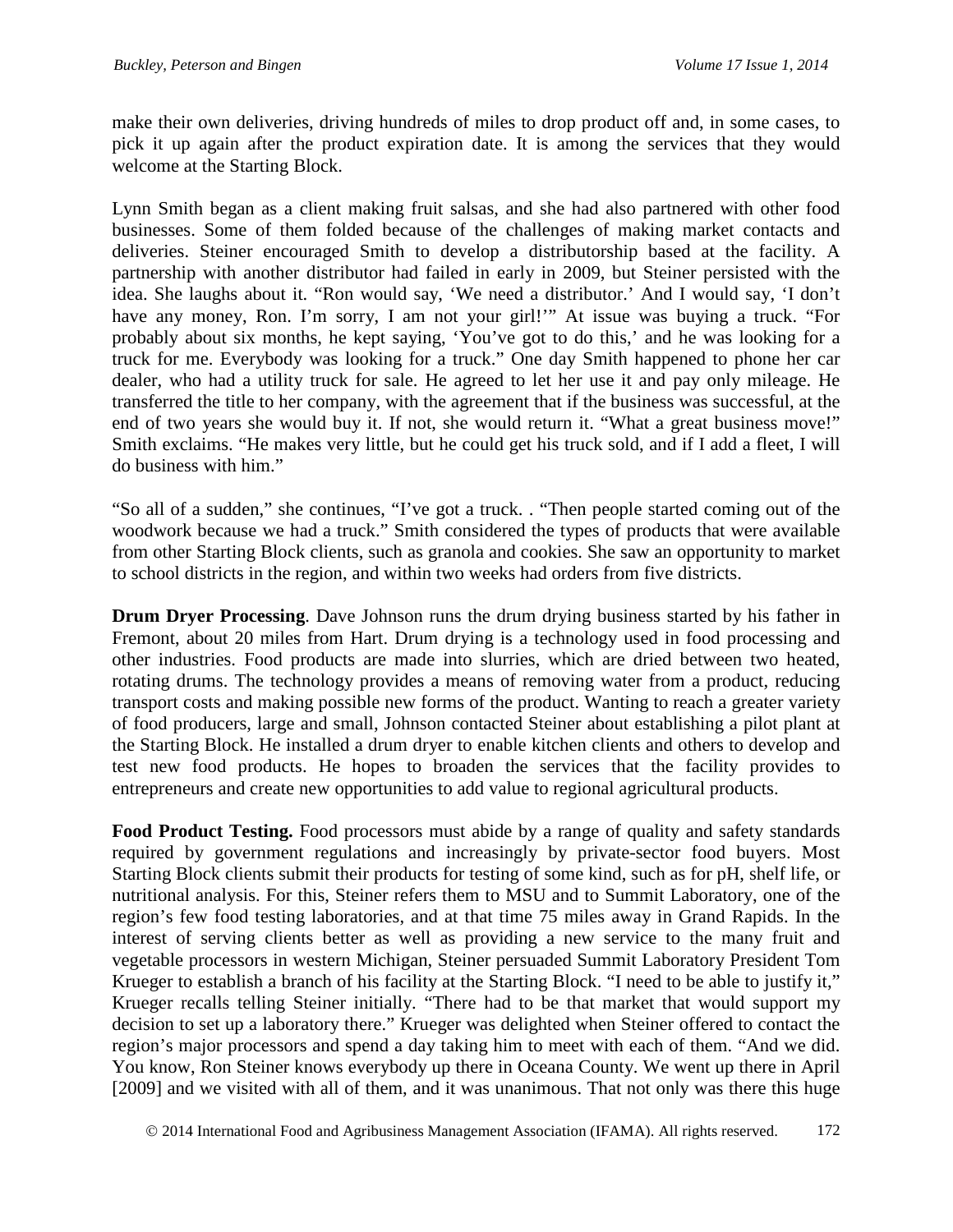demand for reliable, convenient, quick testing of their product, but also for training as well." Summit Laboratory opened its Starting Block branch in July 2009. Krueger hired a staff person from the area and has been pleased with the response from the processors. He is also pleased to be able to help the region economically. "I'm going to buy my supplies locally, I'm going to buy equipment locally. I'm going to hire electricians, I'm going to hire plumbers, I am going to hire people to work here. I'm going to get my lunches here in Hart." Krueger contacted *Oceana's Herald Journal,* which responded by interviewing him and publishing a story on the new branch. He has had limited interaction with Starting Block clients, partly because many of them are not there during business hours. "They have very unusual hours, because they're kind of squeezing it in along with the rest of their life's doings," he observes. They continue to call on Summit for product testing, and the laboratory's presence saves them shipping costs. Clients are pleased that the lab is there. Says TenBrink, "I think it's fantastic that they have an on-site lab now. Had that been there when we first started—we shopped all over for a lab to do that." Krueger plans to offer trainings. He observes that the clients' training needs differ from those of the larger manufacturers. "The manufacturers require training in things like GMPs [Good Manufacturing Practices] and HACCP [Hazard Analysis and Critical Control Points], whereas the people who are developing their own product in the kitchen require training such as ServSafe, which is just safe food handling practices. They need to know how to be able to prepare their product in a way that is not going to cross-contaminate it and that is not going to cross-contaminate other areas of the kitchen or products in the kitchen."

**Copacking.** A number of Starting Block clients have expressed an interest in working with copackers. Copackers process food products for others, leaving food entrepreneurs more time for product development, marketing, and other tasks. Henley notes that there is a relative shortage of copackers who do small batches. The Starting Block thus undertook a copacking project in the fall of 2009, bottling Herkner's Homemade Cherry Topping for Sue Keegstra and her sisters, Lynda Herkner and Judy Harmon. This has been the facility's only copacking experience to date, and it illustrates some of the challenges of commercial-scale expansion.

The project began with a batch of 600 jars, and all agree that it was a learning experience from the beginning. As Steiner says, gesturing, "We usually start down here [in terms of quantity], and they started way up here." First, the original recipe needed to be scaled up by six times. According to Dosemagen, they now know that the copacking process is normally done gradually, requiring testing for both process and quality. The jars produced in the early batches turned out not to have an even consistency, a problem that may have been due to insufficiently automated equipment. The topping is made in a large cooking pot and then poured into a filler. The operator pushes a pedal to release a specific amount of product into each jar, one by one. The filler at the Starting Block did not have an automatic stirrer. As a result, over the time required to fill all of the jars, the cherries settled, and some jars had too much sauce and some had too many cherries. The problem was resolved when Steiner stood on a ladder to stir while Henley filled jars—an entire day.

Keegstra marvels at how quickly their business then took off, which led to another challenge. "Quite rapidly, we realized that we were outgrowing the Starting Block, because they just could not make it fast enough for us. We started selling lickety-split right away. I mean, we just found markets." Staff found that expanding a copacking operation can be a slow process. Copackers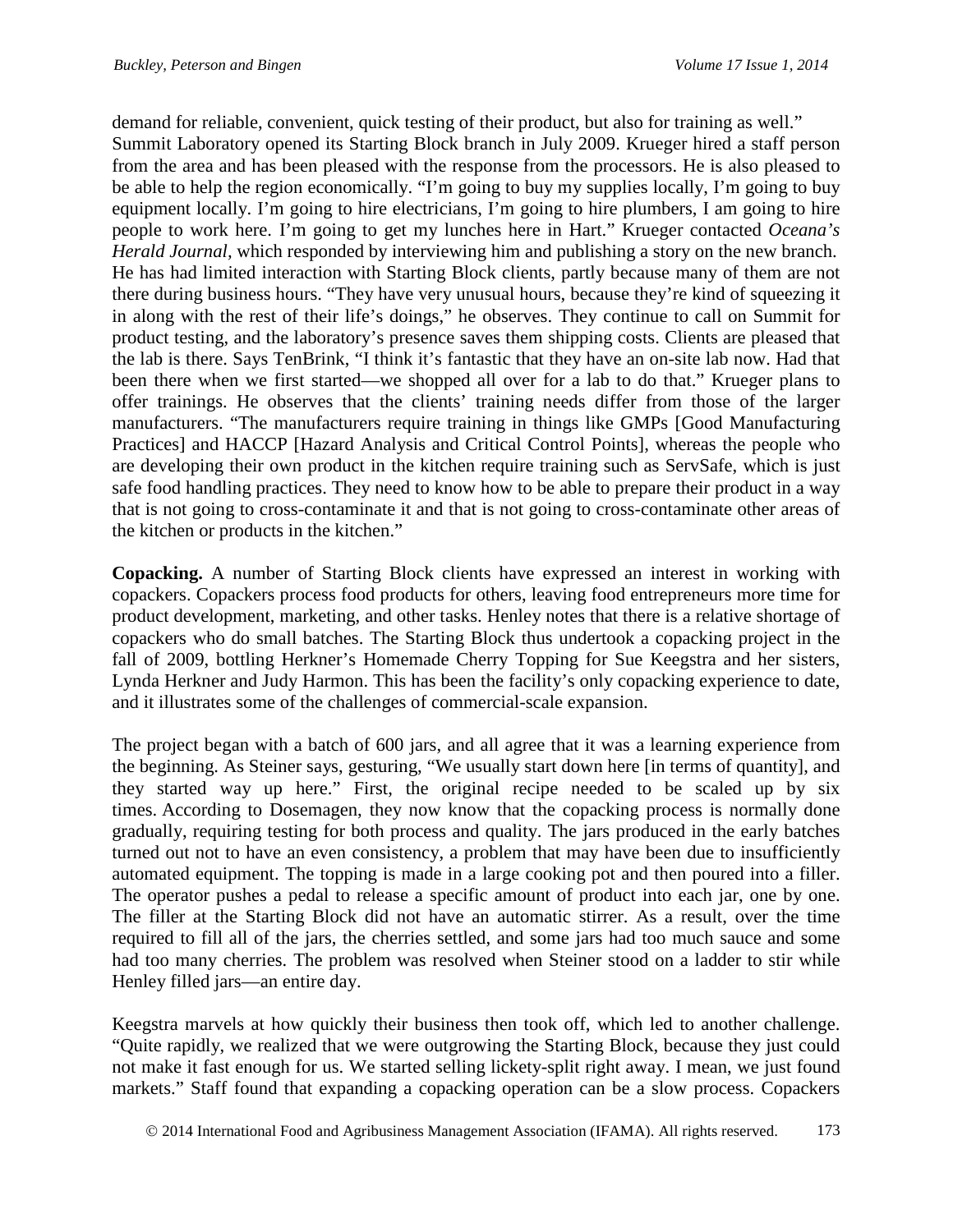normally approach this carefully, in stages, and, Dosemagen emphasizes, with no promises. "You can't just make a lot of cases the first day," she observes in retrospect. "Depending on the type of product, copackers can take at least six months to review, scale up, and test the recipe, then bottle and package the product so it is of high quality and up to the client's satisfaction." After a month or so, Herkner's moved operations to a copacker with greater capacity, one near Traverse City and closer to two of the sisters. However, Keegstra remains appreciative of the Starting Block and its staff and of what they have helped accomplish. "It's an awesome place to start. We learned a lot from them."

The experience has reinforced the Starting Block's identity as an incubator kitchen. "We're here to assist," Henley says. "We'd like to do copacking to raise funds for the Starting Block, but with limited staff at this time, it is too big of a time commitment. We recommend that clients hire and create local jobs, keeping our role as advisors." Should others express interest in copacking, they would begin in the same way as other clients, making their own products and adapting their own recipes. "There are always glitches when you're starting out," Dosemagen remarks. Indeed, clients describe such learning experiences—ingredients running short, supplies arriving dirty, labels fitting wrong. "That's why it's better for people to come and make their product first, see what it's like, see what they need, and face some of the glitches themselves. Then they know what it entails to make their product." Then, if production increased to the point that clients needed assistance, clients would hire their own help. Starting Block staff would provide these workers with the same technical assistance provided to all clients. Such an approach would address many of the issues encountered in this copacking experience, in which several stages of development were condensed into a single, very demanding project.

## *Creating the Atmosphere*

The physical facilities and services (basic and advanced) are critical to an incubator's success, but creating an entrepreneurial atmosphere appears to be the final ingredient of the Starting Block's operational processes. Two elements drive the atmosphere—the culture and the leadership.

**A Culture of Collaboration.** The learning process along which the Starting Block moves clients does not follow a precise, prescribed course. Steiner's approach is to not offer help unless clients request it. Instead, the Starting Block staff has aimed to create a dynamic environment that fosters spontaneous conversations and innovation. Vaughn White bakes Uncle Vaughn's Cookies at the facility and tells of an episode in which Henley and Steiner had borrowed an automated cookie machine in order to speed up his baking process. The three of them tried to figure the machine out and to get it to produce cookies according to White's standards. "And we failed completely," White says. "Ron actually got on the phone with the company and we had a conference call about why this wasn't working. Essentially I had to change my recipe, and I wasn't willing to do that." But in the process, Henley hit on a different solution. "Really, you know, frozen dough would be good," White remembers him saying. "We have a heat sealer." That led White to develop and build a new baking implement, an idea he considers so innovative that he is guarded about sharing the details.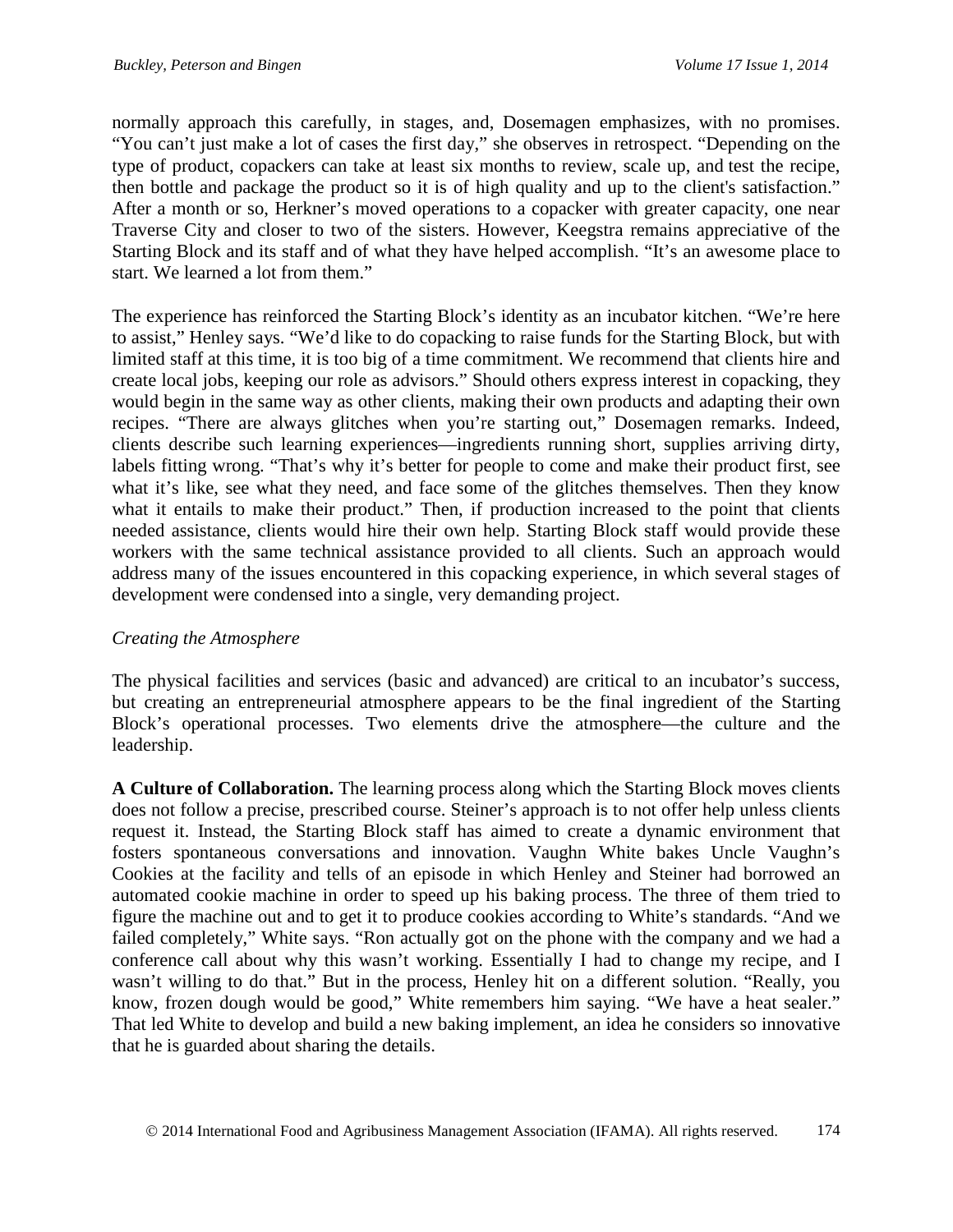Others agree that the atmosphere is conducive to sharing, networking, and collective problem solving. "It's very friendly, it's an environment where we're all comrades," says Randy TenBrink, who produces Randy's Granola. "Even though we're customers of theirs, we collaborate on ideas almost on a daily basis. There have been mistakes plenty—inventory management, deadlines, delivery mistakes, packaging mistakes—that contribute to our business's quality assurance program. But I don't sit down and say, 'I want to talk about quality assurance with you.' I'll be walking down the hall and say, 'I've been doing *this*, but I'm thinking of doing *this*, what do you think?' They're collaborators." Van Koevering puts it this way: "We all feel pretty comfortable. I would liken it to me going to a gym where they're all buff. I wouldn't be very comfortable there. But I'll go on the TV show where they all lose weight. The Starting Block is kind of that way, where you feel comfortable going in, because we're all kind of in the same thing."

Even Rickard, who is Hart City Manager and does not use the Starting Block, appreciates the atmosphere. He tells of one visit: "Just to walk in and see what's happening there—it's exciting to see these young kids out there. Seeing these young people, new ideas, trying a new product. Here are people trying to get this drum dryer going. And then Randy [TenBrink] was all excited." TenBrink does not use the drum dryer but was enthusiastic about it. "He showed me— 'Do you know how it works? It comes in here, and it goes out there, and it goes up over the ceiling!' He was as excited about the drum dryer as these other guys were. It's just contagious." Starting Block staff also refers clients to other producers and businesses in the area. Dosemagen continues to email event announcements and marketing suggestions to clients even after they have stopped using the facility. Keegstra has learned of key opportunities in this way, such as the MSU Product Center's annual Making It in Michigan event, and the twice-annual Select Michigan farmers' market at the Capitol in Lansing. She also credits Henley with referring them to a couple that has proven to be one of their biggest resources, both as a supplier and as a source of advice. "Probably that is the biggest thing the Starting Block did for us, was to connect us with them." Steiner connected Fuller with one of the region's largest producers. She wants to use Michigan fruit where possible, and Steiner made the initial contact with the grower.

Some clients express interest in more coordinated networking. Smith, the distributor based at the Starting Block, suggests holding groups that meet and brainstorm on ideas, although she acknowledges that this can be hard to schedule. TenBrink agrees that everyone is busy. "It would be nice to have a monthly meeting. It would be a meeting to encourage each other, share progress stories, leads, any kinds of marketing tips that we'd come across. But we're all so busy."

**Entrepreneurial Leadership.** Steiner has established and managed the Starting Block by following the same advice he gives clients: Move forward without having all the certainty. Be comfortable with ambiguity. Business decisions should be client-driven. Benchmark. And don't think you can do it all yourself.

Many agree that his commitment, energy, and optimism have made the project possible. Some colleagues speculate on the prospects for a Starting Block without Steiner should he decide to retire. "Ron is a sharp guy. He knows a lot of people, and he's an ambitious guy," Krueger says. "But when he's done with that place, they'd better get somebody who's pretty ambitious to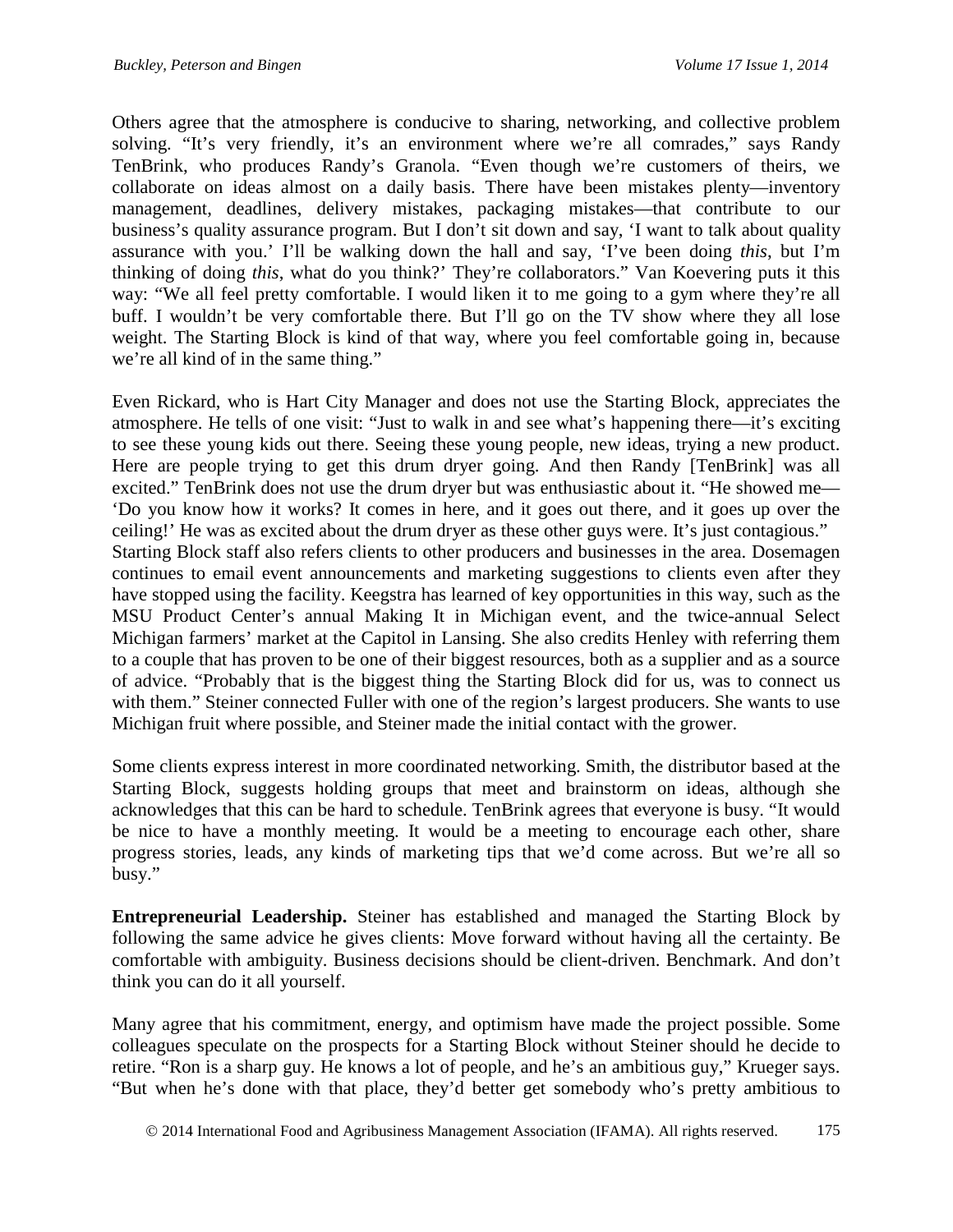replace him." Brown, of MIFFS, feels that he has developed a team equal to that eventual challenge. "I think he's got two good people. There's no doubt in my mind that you've got some risk takers there who are working with him. In terms of running it on the whole, they could. They understand what the commitments are in terms of funding, and he's probably helped them develop the relationships they need to build and move forward. But the odds of getting someone to come in from the outside and be able to do that—probably not so good."

# **Challenges**

#### *Client Wish Lists*

The Starting Block cannot meet all client needs as client businesses grow. As clients resolve some operational bottlenecks, others emerge. For TenBrink, for example, the physical labor of making granola was a bottleneck until staff adjusted the kitchen's drum mixer. "It increased our production like crazy," he says. "The next bottleneck now is the actual packaging." Without automated equipment, he fills bags one at a time. Scarpace also discusses packaging needs; she would take advantage of more assistance with time-consuming aspects such as attaching shrink bands and labels, and cutting out the burlap bonnets that decorate her jars. Staff is planning to upgrade. "We've also found that we need better packaging equipment and more automated equipment," agrees Dosemagen. Clients also express interest in Universal Product Code (UPC) and other coding software, which is expensive for small businesses.

Some clients voice a need for more assistance than the trainings that are offered. TenBrink speaks for many when he says, "I've done a lot of things over the years, but I've never been a businessperson." Suggested topics include taxes, liability, advice on accounting software and procedures, even simply learning more about the culture and language of business. Others would like to learn more about marketing. Many appreciated a meeting that Steiner arranged for clients with representatives of a major grocery chain, and they would like to participate in more such sessions. White suggests that staff also conduct follow-up calls with clients. "They're always there for you if you have a question, but I think if they could maybe even just call and connect. Say, 'How are you doing? I haven't seen you around lately, how's your business?' I think that might be helpful. Because I think it encourages you to progress."

Many clients started their businesses on shoestrings. Smith notes the barrier that start-up costs present, and wonders whether the Starting Block could collaborate with a financial institution to make small loans available. "Because," she says, "usually, it's a matter of \$1,000 or \$2,000 to get this great idea off the ground. But you're working a 40-hour job and the paycheck's spent at the end of the week, and you don't have it. So that idea never gets off the ground."

### *Financing*

Ongoing funding is a challenge. According to Steiner, the kitchen is not likely to cover more than 30 to 40 percent of the facility's cash flow even when fully booked. Although the Starting Block is incorporated as a non-profit organization, he is determined not to rely on grants, arguing that this is a common mistake made by other incubator kitchens. He is working to create income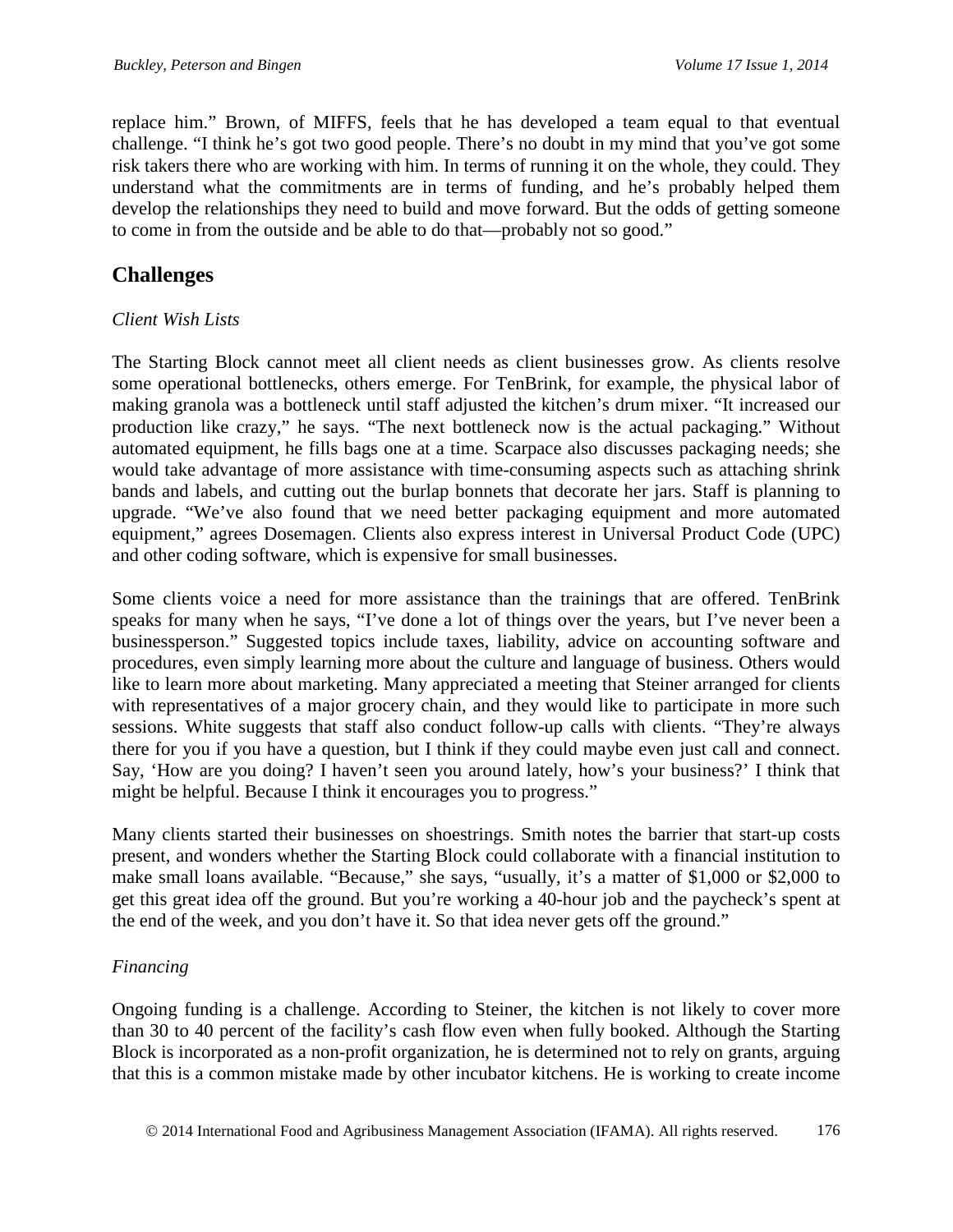streams that make it self-sustaining. A need for entrepreneurial education in the region provides one opportunity; Steiner notes the relative lack of business counseling available in the area. He plans to offer a business start-up course tailored to displaced workers, a 10-week course condensed into 3 weeks. In the meantime, the Starting Block periodically offers classes on topics such as low-cost marketing, accounting software use, and food safety, for a fee. Steiner also teaches entrepreneurial education classes at neighboring community colleges and forwards his instructor fees to the Starting Block.

Steiner does not draw a salary from the Starting Block but instead has retained his half-time job as an MSUE regional entrepreneurship educator. As he explains it, "All extension agents have to have at least two educational initiatives. I said, Okay, my initiative is to establish and administer a regional kitchen incubator." This arrangement has been crucial as the facility establishes itself. However, it is a luxury that few incubator kitchens enjoy, and constant threats to MSUE's budget could compel the Starting Block to find other funding sources during what are very lean years for non-profit organizations. The facility's financial health is of importance to clients whose businesses depend on it. As White says, "If they don't sustain, we fold"—a loss that would have cascading effects throughout the businesses that White supports in his community.

A recent fiscal year funds flow statement is provided in Exhibit 3. The facility is running at about 50 percent capacity.

### *Equipment and Safety*

Steiner makes a strong case for purchasing used rather than new equipment, and many clients have been pleased with his and Henley's ingenuity in repairing equipment and adjusting it to meet their needs. However, a few of them mention persistent problems with one item, an automated filling machine that has dispensed uneven quantities in spite of repeated attempts to correct the problem.

Commercial equipment enables producers to increase production, as TenBrink and others have experienced. Johnson, who installed the drum dryer, feels that this gives rise to a new set of challenges and that clients may not be sufficiently aware of them. Large equipment and the quantities made with it can introduce safety problems. For example, when equipment breaks, pieces of it can find their way into food products. He emphasizes that clients need to be made aware of these risks and of the consequences for both clients and the Starting Block should a public food safety problem arise.

#### *Location*

The Starting Block originated with a vision of providing value-added opportunities to western Michigan farmers, and it is located in that part of the state in order to be closer to them. But although a number of the facility's clients source ingredients from local growers, many of them do not represent the rural Michigan constituency that the Starting Block had intended to benefit. At the same time, many of the clients' products sell well in urban niche markets, the closest of which is 60 miles away.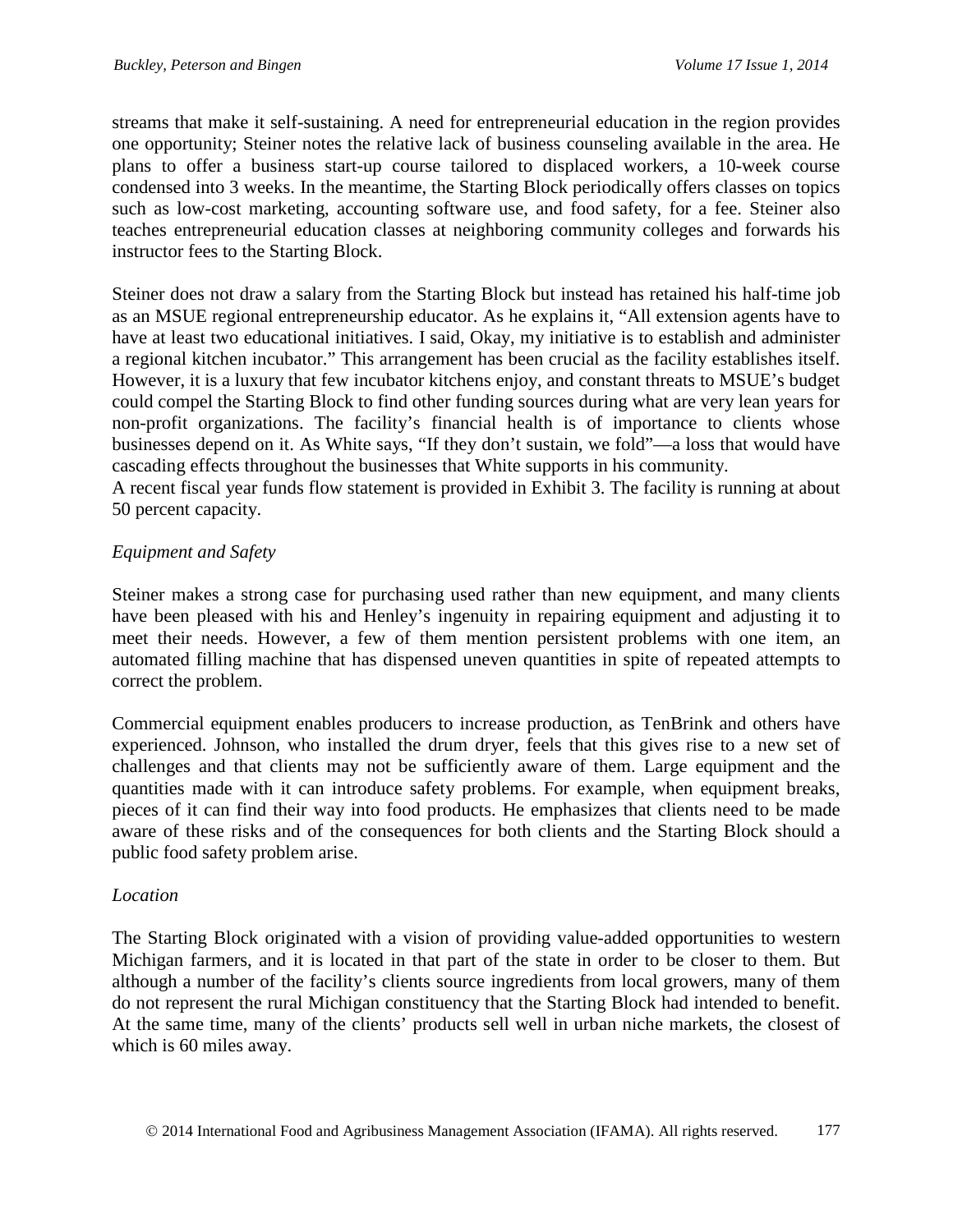Clients and others weigh the advantages and disadvantages of the Starting Block's location. Many feel that one of the chief advantages is the safe and collegial atmosphere of the facility. "You trust people," Dosemagen observes. "So far, it's pretty much an open door. They have a key to come in here. We're in an area here that is just really safe, and that's been a really nice thing. Other places—I'm sure in bigger cities—you can't have the trust factor that we have. We were going to build cages in the dry storage, and everybody would have their locked space, but so far nobody cares." Russell agrees. "Everyone is respectful of the belongings of others." She is from an urban area and marvels, "I feel totally comfortable just coming and going. The building and parking area are well lighted and feel very secure."

However, the location can make it harder to attract entrepreneurs and increase kitchen rental income. It can also be hard to attract the attention of distributors and retailers. Even the workshops that Steiner hopes to develop into an income stream are not always well attended. Krueger recounts arriving at the Starting Block the day that a class on the food industry had been scheduled, and seeing a sign on the door that it had been canceled due to lack of registration. He sees the low population density of the region as a challenge to the facility's long-term success.

## *Competition*

When the Starting Block began, it was the only kitchen incubator in western Michigan. The increased demand for locally grown and processed foods had recently become a national phenomenon, and Michigan consumers appeared to have growing interest in local foods. Since then, new kitchen incubators have been established in nearby cities, including Grand Rapids and Kalamazoo. The trend towards local foods would seem to be an opportunity, but the prospect of competition seems a challenge.

# **What's Next?**

Like many entrepreneurs, Steiner does not believe in formal plans. He has developed and managed the Starting Block without a business plan, relying instead on an innate ability to identify markets, partners, and opportunities, and a knack for building a business identity and culture. He has been creative in meeting financing, physical plant, and other needs. Steiner's management philosophy accommodates and even embraces ambiguity, and many colleagues emphasize the benefits that have accrued from this flexibility.

However, Steiner is now faced with strategic decisions about how to maintain the viability of the Starting Block, maximizing its strengths while mitigating concomitant risks. He is 1) considering in what ways the Starting Block is and is not successful; 2) assessing which strategies have been effective and are appropriate for the business's transition to its next stage of growth; 3) reevaluating the Starting Block's target client audience, the role that it plays in its clients' lives, and its value proposition for them; 4) defining clients' key success factors, critical risks, and strategies for their start-up and growth; and 5) determining the qualities that should be fostered in entrepreneurs.

Late in the evening, Steiner finishes some paperwork and pushes back from his desk. The Starting Block is quiet except for the sounds of a client working in the kitchen across the hall. Steiner reflects happily on the accomplishments of the past several years and on the legacy that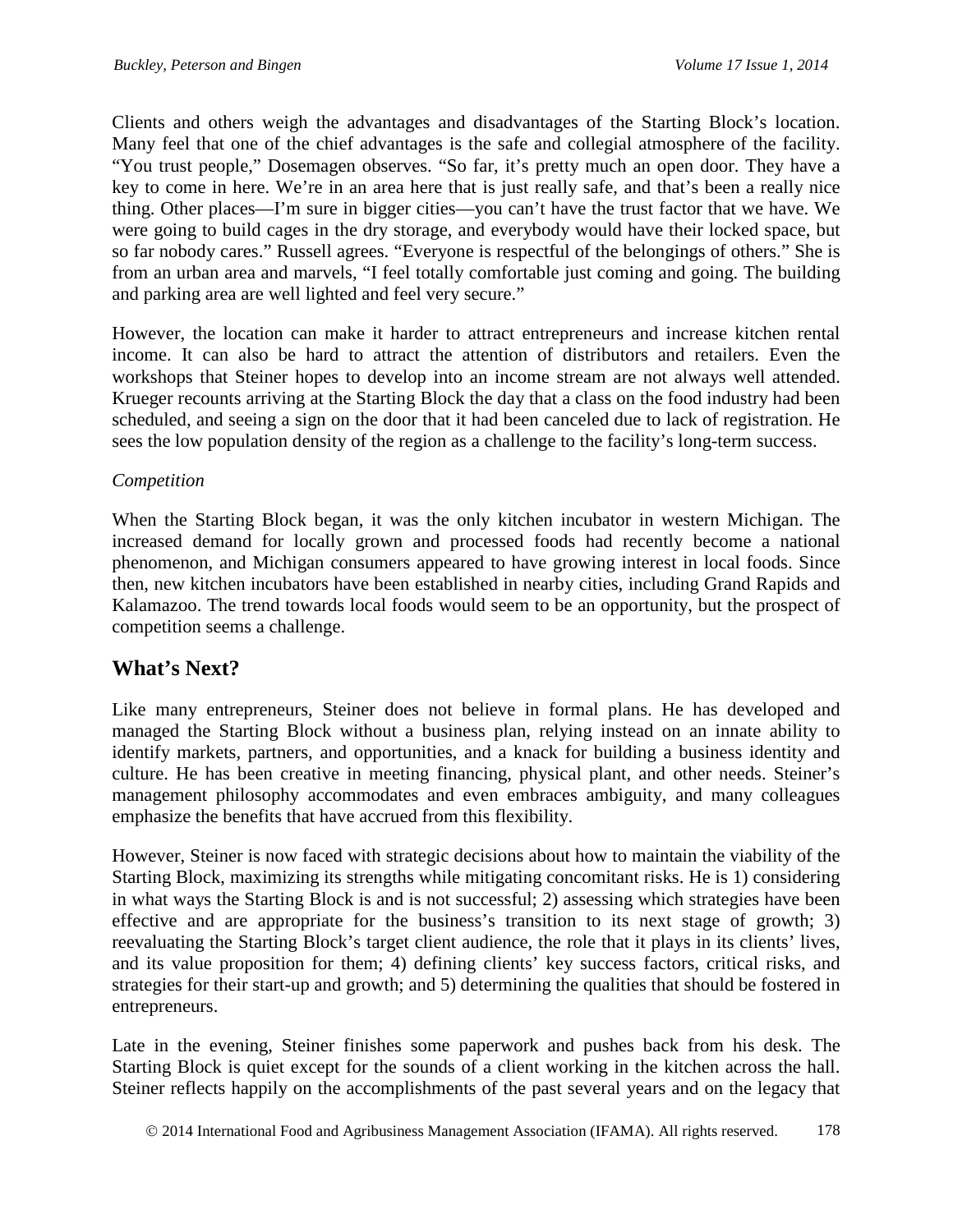he has created in his adopted state, at an age at which many have left business life far behind. He pauses at the door to consider some of the suggestions his staff has made for improving the Starting Block's long-term sustainability. He will return early in the morning.

# **Acknowledgements**

We thank Ron Steiner, Jane Dosemagen, and Jim Henley of the Starting Block, and the clients, community partners, and others who participated in this research. The study was made possible in part by the University Distinguished Fellowship that supported the lead author's doctoral program at Michigan State University, during which this research was conducted. We gratefully acknowledge the suggestions and comments of anonymous reviewers and the Managing Editor that improved the case.

# **Reference**

Molnar, Lawrence. 2005. Oceana County Kitchen Incubator Market & Feasibility Analysis and Business & Operating Plan: Final Report. Ann Arbor, Mich.: EDA University Center for Economic Diversification, University of Michigan Business School.

[http://irlee.umich.edu/Publications/Docs/OceanaCounty\\_KitchenIncubator.pdf](http://irlee.umich.edu/Publications/Docs/OceanaCounty_KitchenIncubator.pdf) [accessed January 25, 2014].

# **Appendix**

# **Exhibit 1**

### **Basic Description of Location and Agricultural Production of Market Area**

Excerpted from the initial USDA project's feasibility analysis for an incubator kitchen in western Michigan (Molnar 2005, 1-8).

### *Area Boundaries*

The primary focus of the study consists of the Ocean County Region in Michigan.



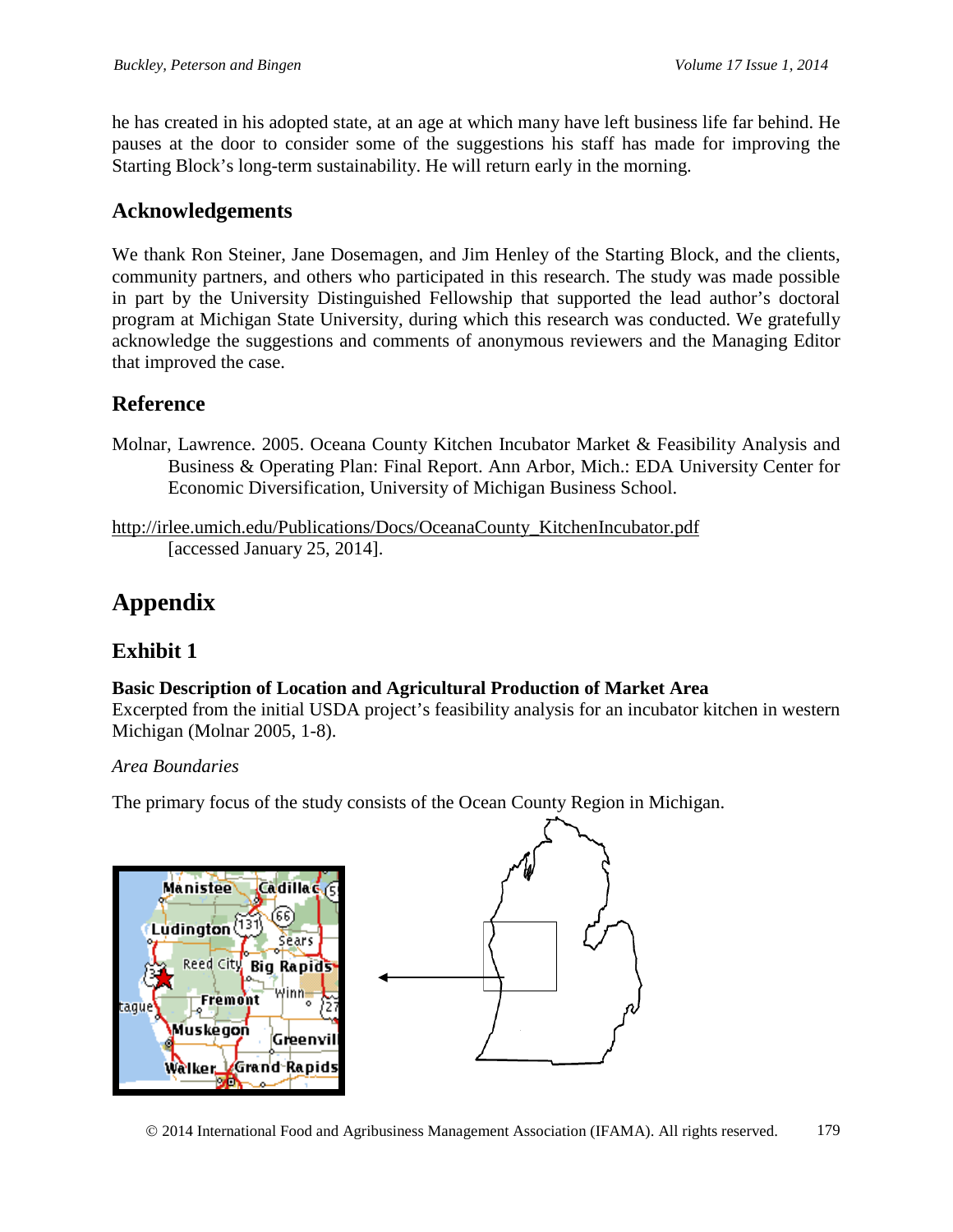## *Motivation and Goal of Study*

Agriculture plays a significant role in the Oceana County Region. One of the most alarming agricultural issues in the area is the inability of small, family-operated farms to remain profitable and stay in business in the long term. Raw crop farming is profitable, but only if sold in considerable quantities and at a low price in a market where large farm corporations already dominate. One method to increase profitability for small farms is through the selling of valueadded and processed farm products. These products can sell for a higher price compared to raw farm products, which means higher profit margins for small farms and farmers. . . . However, it may be that this is not enough to solve the escalating problems of small farms, as well as the declining employment in the manufacturing industry.

### *Agriculture of Oceana County*

Forty percent of the land in Oceana is used for agricultural purposes. According to the 2002 Census of Agriculture, Oceana County contained 648 farms, roughly the same number as 1997. However, the land in farms and the average size of farms decreased by 4 percent over this five year period. . . . Despite decreasing sizes of farms, the market value of production on the farms has increased by 14%, from \$78,875 in 1997 to \$90,096 in 2002, per farm. Crops accounted for 68% of the value, and livestock accounted for 32%. The predominant crops grown were fruits and vegetables, which made up 82% of the crop market value. Asparagus and tart cherries are two crops that are grown in large quantities within the county, contributing \$10,403,000 and \$8,581,000 to the county's total market value of \$58,382,000 respectively. Within the state of Michigan, Oceana ranks first in vegetable production and asparagus production, and also ranks second for tart cherry production. Asparagus and tart cherry growth both rank second in the nation.

### *Agriculture of Mason County*

According to the 2002 Census of Agriculture, there were 478 farms in Mason County, a slight increase from five years prior. However, the land in farms and size of farms decreased by 4 and 5% respectively. . . . Like Oceana County, Mason County has experienced an increase in market value of production for its crops over the past five years. This increase was from \$24,343,000 to \$24,955,000, and increase of 2%. About two thirds of the market value came from crop products, the other third from livestock. Fruits and vegetables dominate the crops, accounting for \$9,947,000 of the \$16,546,000 total. . . . Mason County ranks second in the state for asparagus production and fifth for tart cherries and snap beans.

### *Agriculture of Newaygo County*

Newaygo County has seen a 15% increase in the number of farms from 1997 to 2002, according to the Census of Agriculture. Originally, at 787, farms increased in number to 902. Land in farms increased slightly from 131,779 to 135,422 acres, but overall, the average size of a farm decreased by 10%. . . . Market value of production in Newaygo County increased rapidly from 1997-2002. During these five years, the value increased by 23%, translating to an average 7% increase by farm. Unlike Oceana and Mason Counties, Newaygo County's market value comes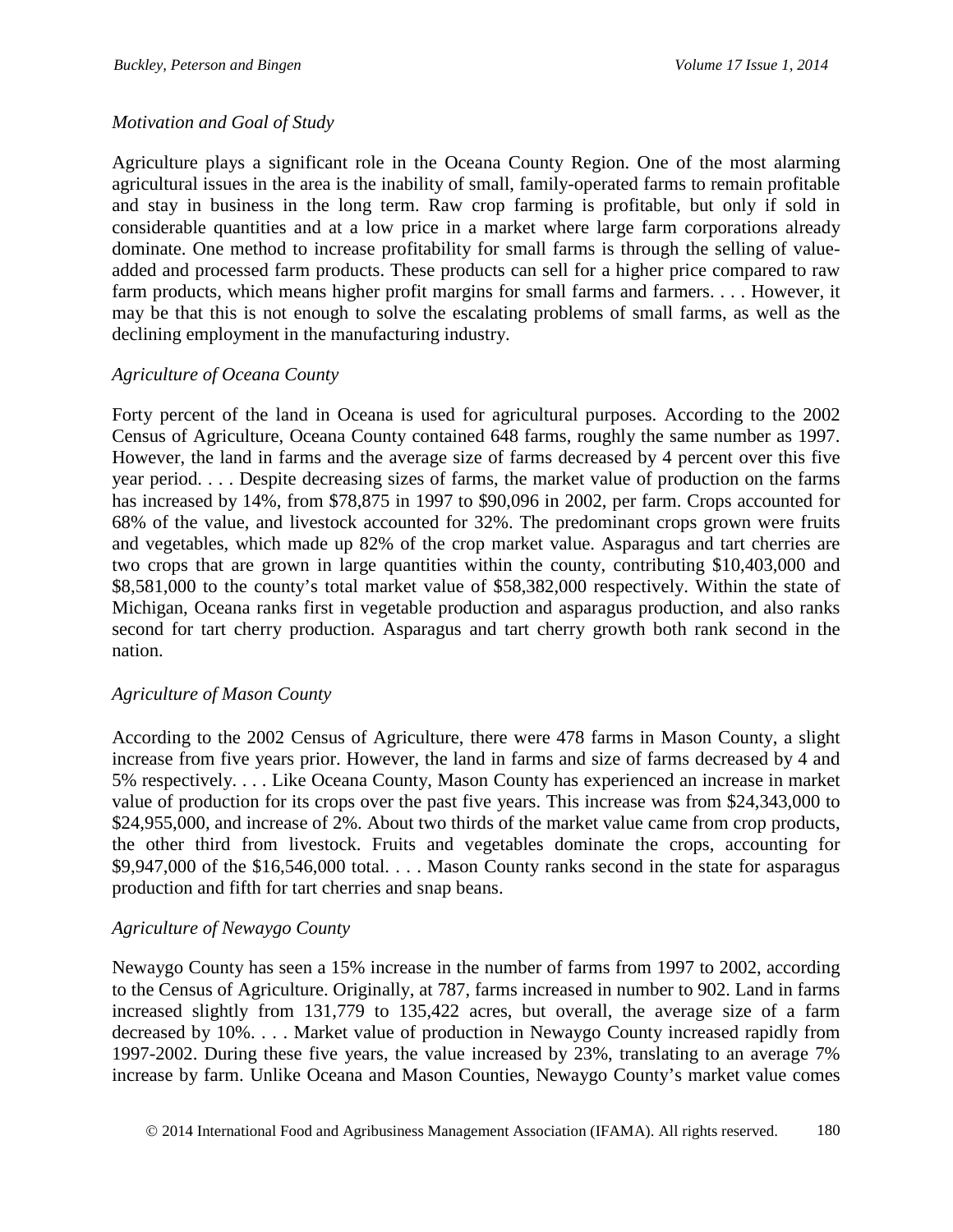more from livestock than crops. Crops accounted for only 33% of the total \$60,868,000 market value, and livestock accounted for the other 67%.

#### *Agriculture of Muskegon County*

Muskegon County had 545 farms in 2002, representing an 11% increase from five years prior. Overall farmland decreased 4% to 73,918 acres, dropping the average acreage per farm to 136 acres, the smallest size of the four counties surveyed. . . . The market value of production in Muskegon County was \$46,301,000 in 2002, up very slightly from 1997. Overall though, average production decreased by farm, due to the increase in farm number. Crops represented 64% of this value. Fruits and vegetables are popular in the county, but nursery products and sod also contributed heavily to the total market value, making up nearly 25% of it at \$10,369,000. Statewide, Muskegon County ranks fifth in blueberry production.

#### *Entrepreneurs Key Findings*

A mail survey went out to 600 local entrepreneurs which resulted in 116 valid responses. One of the key findings was in relation to venture type.

| <b>Type</b>              | <b>Responses</b> | Percent | <b>Type</b>         | <b>Responses</b> | Percent |
|--------------------------|------------------|---------|---------------------|------------------|---------|
| Restaurant               | 59               | 50.8    | <b>Farm Market</b>  | 4                | 3.4     |
| Farmer                   | 28               | 24.1    | <b>Meat Sales</b>   | 2                | 1.7     |
| Caterer                  | 20               | 17.2    | Bar                 | 2                | 1.7     |
| Value-Added Processing   | 19               | 16.4    | Cart/Street Vendor  |                  |         |
| <b>Bakery</b>            | 18               | 15.5    | Delicatessen        |                  |         |
| Specialty/Gourmet        | 14               | 12.1    | Direct Retail       |                  |         |
| Supermarket              |                  | 6       | <b>Fish Smoking</b> |                  |         |
| <b>Bed and Breakfast</b> | 6                | 5.2     | Pet Food            |                  |         |
| Home-Based               | 6                | 5.2     | Wholesale           |                  |         |

**Question 7.** What type of business venture are you presently involved in, or do you plan to launch? (*check all that apply*)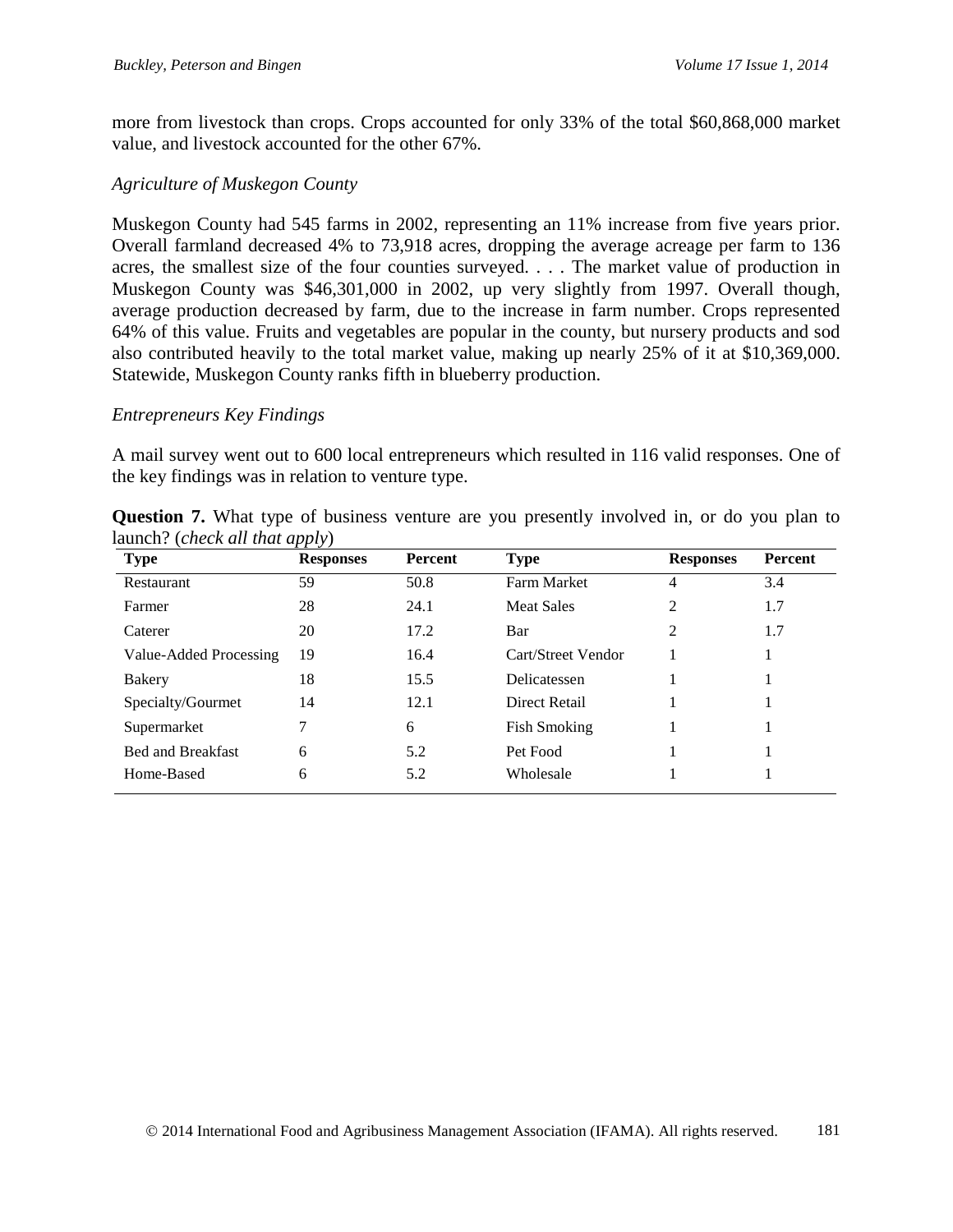# **Exhibit 2**

# **Kitchen Equipment Costs Projected in Original Feasibility Analysis (Molnar 2005, 57-59)**

| <b>Name</b>                          | Cost        | <b>Name</b>                            | Cost         |
|--------------------------------------|-------------|----------------------------------------|--------------|
| Janitor's sink                       | \$374.90    | Double Stack Conventional Oven         | \$7,790.10   |
| Walk in Cooler/Freezer               | \$17,297.15 | 40 Gallon Tilt Kettle and Filler       | \$8,000.55   |
| <b>Cooler Condenser</b>              | \$4,488.45  | 40 Gallon Stationary Kettle and Filler | \$4,993.30   |
| <b>Freezer Condenser</b>             | \$6,467.60  | Gas Fryer                              | \$3,872.05   |
| <b>Storage Shelving</b>              | \$638.25    | Walk in Cooler/Freezer                 | \$7,307.10   |
| <b>Work Tables</b>                   | \$2,856.60  | Refrigeration System                   | \$5,957.00   |
| Hand Sink                            | \$347.30    | Freezer Shelving                       | \$982.10     |
| Prep Table w/ Sink                   | \$4,363.10  | Cooler Shelving                        | \$1,125.85   |
| <b>Food Processors</b>               | \$6,656.20  | <b>Class I Hood</b>                    | \$3,542.00   |
| 20qt Mixers                          | \$4,273.40  | Class II Steam Vent Hood               | \$1,967.65   |
| Slicers, Univex                      | \$2,130.95  | Dishwasher                             | \$2,696.75   |
| Roll In Refrigerator                 | \$12,916.80 | 21/22 Qt. Mixer                        | \$2,639.25   |
| Roll In Freezer                      | \$8,186.85  | Mixer Cart                             | \$419.75     |
| Reach In Freezer                     | \$5,931.70  | 63Qt. Mixer                            | \$8,510.00   |
| Reach In Fridge                      | \$7,259.95  | Hand Wash Sink                         | \$162.15     |
| <b>Double Convection Ovens</b>       | \$18,842.75 | <b>Work Tables</b>                     | \$2,248.25   |
| Double Steamer Ovens                 | \$21,256.60 | Vegetable Sink w/ Faucet               | \$667.00     |
| <b>Exhaust Hood</b>                  | \$20,125.00 | <b>Work Tables</b>                     | \$1,624.95   |
| <b>Trunnion Kettles</b>              | \$21,625.75 | Pot Rack                               | \$212.75     |
| <b>Tilting Braising Pans</b>         | \$16,878.55 | Pot Sink w/ Faucet                     | \$914.25     |
| Floor Through Drains w/ Grates       | \$1,089.05  | Clean Dish Table                       | \$535.90     |
| Work Table L                         | \$1,089.05  | Soiled Dish Table w/ Pre-Rinse         | \$917.70     |
| 4 Burner Ranges w/Oven               | \$5,773.00  | <b>Bun Racks</b>                       | \$664.70     |
| Gas Griddle w/oven                   | \$6,289.35  | Scale 40lb                             | \$563.50     |
| Gas Deep Fryers                      | \$9,987.75  | Portion Scale 5lb                      | \$67.85      |
| Hot top range w/oven                 | \$5,974.25  | Slicer                                 | \$1,941.20   |
| 6 burner ranges w/oven               | \$5,773.00  | Juicer                                 | \$1,777.90   |
| Disposer                             | \$1,440.95  | Attachment Set, Varimixer              | \$621.00     |
| Ice Machine                          | \$2,096.45  | Receiving Cart                         | \$624.45     |
| <b>Gas Range</b>                     | \$1,568.60  | Garbage Cans                           | \$96.60      |
| <b>Electric Tilting Braising Pan</b> | \$5,263.55  | <b>Aluminum Baking Sheets</b>          | \$225.40     |
| Rinse/Fill Faucet for Braising Pan   | \$219.65    | Flash Freezer                          | \$14,500.00  |
|                                      |             | <b>Total</b>                           | \$317,651.50 |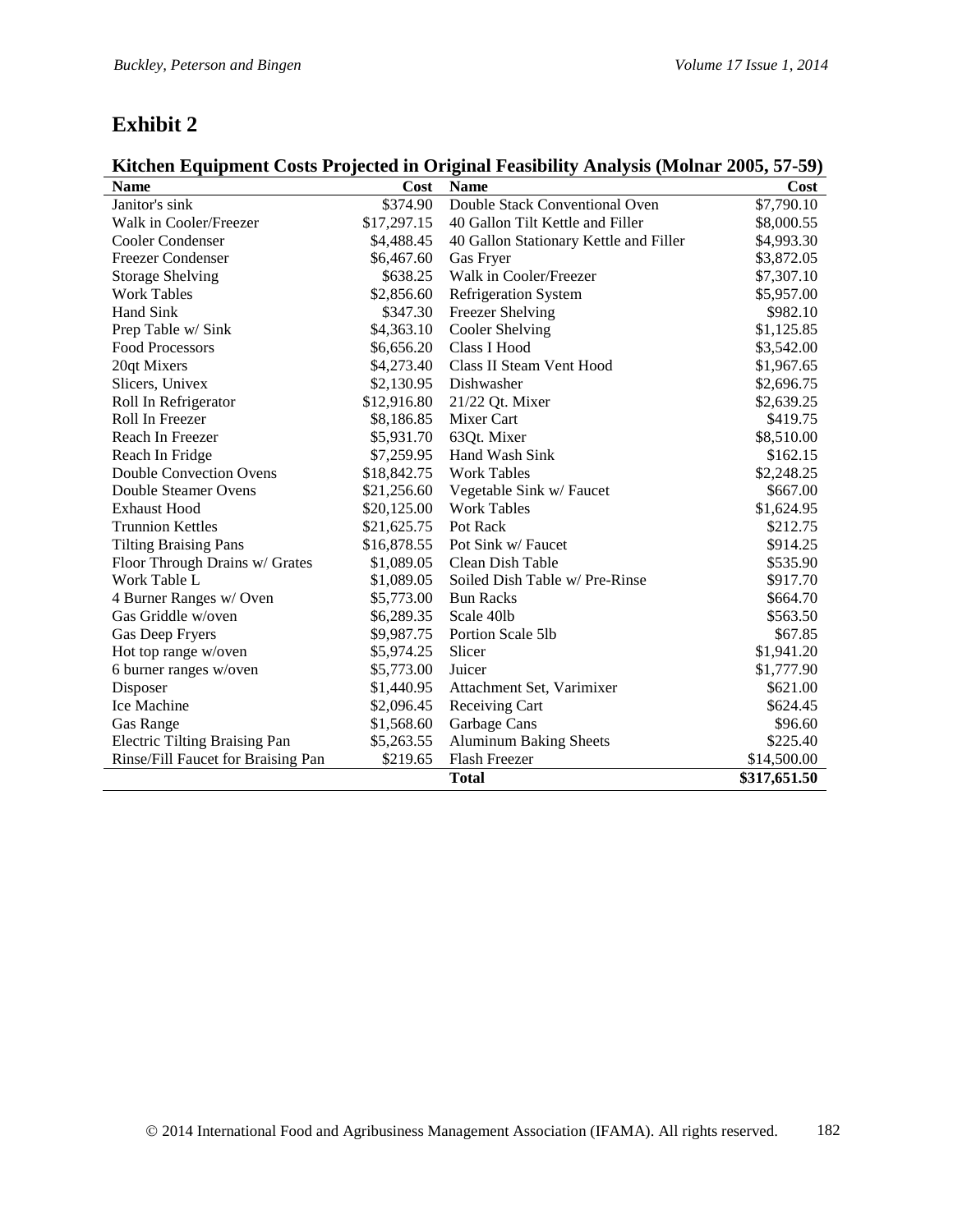# **Exhibit 3**

| <b>Starting Block Annual Funds Flow Statement (Most recent fiscal year)</b> |  |
|-----------------------------------------------------------------------------|--|
|-----------------------------------------------------------------------------|--|

| Income                |                 |
|-----------------------|-----------------|
| <b>Grants</b>         | \$208,670.73    |
| <b>Education Fees</b> | \$<br>2,940.00  |
| Office rental         | \$<br>6,123.00  |
| Warehouse rental      | \$<br>4,947.25  |
| Kitchen rental        | \$<br>17,746.95 |
| Other                 | \$<br>3,089.01  |
| <b>TOTAL INCOME</b>   | \$243,516.94    |
|                       |                 |
| Expense               |                 |
| Contract labor        | \$<br>4,566.25  |
| Educational materials | \$<br>13,074.50 |
| Equipment             | \$<br>7,069.16  |
| Insurance             | \$<br>5,698.75  |
| Payroll expense*      | \$<br>34,386.53 |
| Professional fees     | \$<br>1,285.15  |
| Repairs               | \$<br>1,300.80  |
| Supplies              | \$<br>5,266.49  |
| <b>Utilities</b>      | \$<br>13,555.97 |
| Other                 | \$<br>1,795.83  |
| <b>TOTAL EXPENSE</b>  | \$<br>87,999.43 |
|                       |                 |
| Net Funds Flow        | \$155,517.51    |
|                       |                 |

\*Steiner does not draw a paycheck from the Starting Block.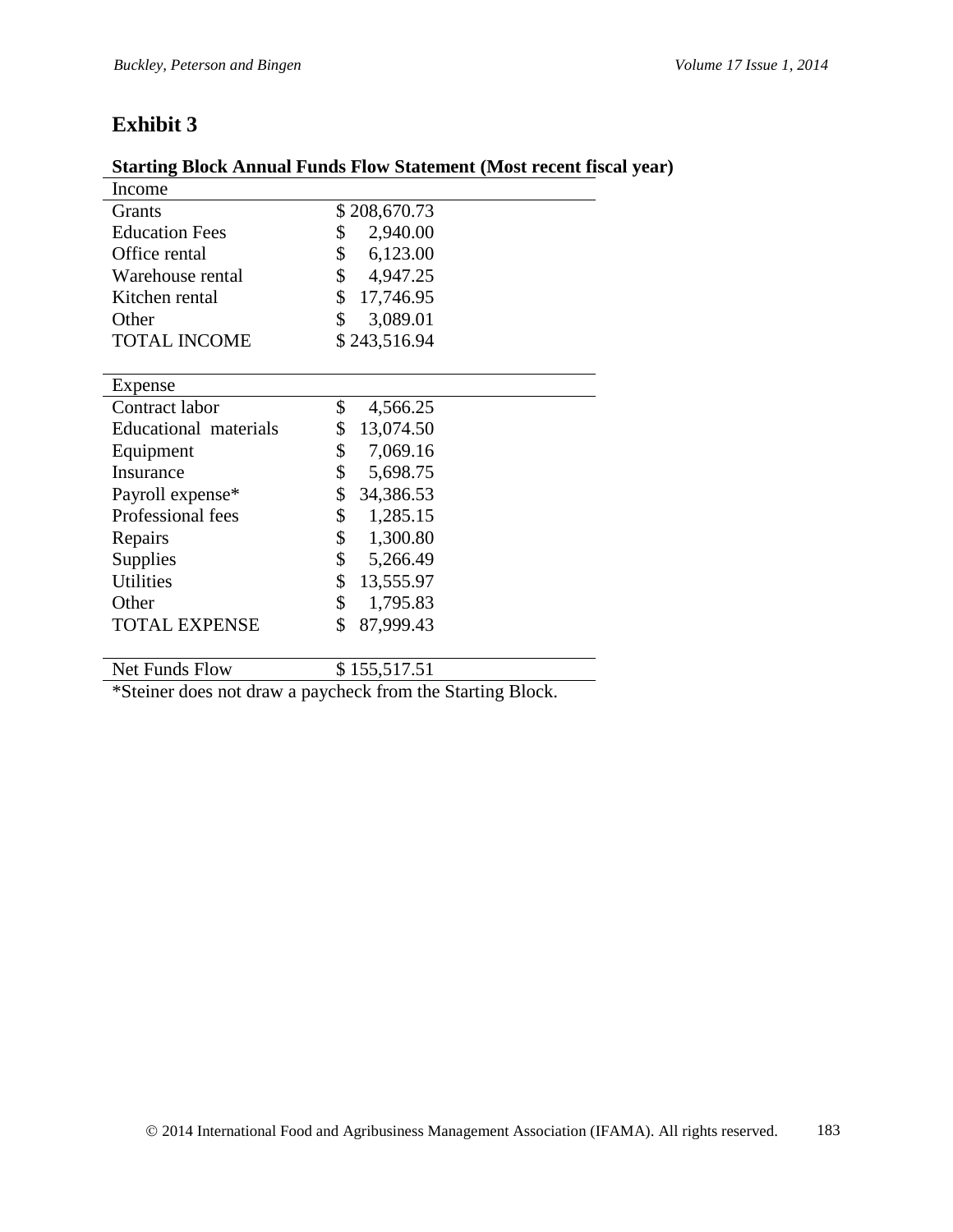# **Exhibit 4**

#### **Participating Businesses**

#### *Vicki Fuller, Maple Island Pie Company*

Fuller is one of the Starting Block's graduates. The business began with a decision to leave an office job and simply do what she loves, which is bake pies, and the local MDA inspector put her in touch with the Starting Block. Her first impression was of the distance from her house. She remembers her daughter commenting during the first 30-mile trip, "I don't know, Mom, this is an awful long ways to travel just to bake." But the assistance that she received made it an important move. Staff provided a financial advisor, a community college instructor who helped Fuller determine pricing. They also helped her increase batch size. Steiner connected her with local fruit growers, and production leapt after he introduced her to the representatives of a local community foundation who were touring the facility while she was baking. When she decided to develop her own kitchen, the Starting Block assisted her with that project as well.

#### *Dave Johnson, Drum Drying Resources*

Eager to establish a pilot drum dryer plant in addition to his main production facility, Johnson approached Steiner with the idea and installed a small drum dryer at the Starting Block in 2009. The pilot plant gives producers an opportunity to experiment with products using larger-scale industrial production technologies, and renting space at the Starting Block saves Johnson the cost of building a separate facility. Although Johnson appreciates the enthusiasm with which clients develop businesses, he believes that they need to be better prepared to meet the challenges of increasing scale. Large equipment creates new quality and safety issues. "And they need to be educated for that. It's easy to make it in the Starting Block with family. But the next step could scare you." He hopes to be part of that developmental process and to assist with innovations.

#### *Sue Keegstra, Herkner's Homemade Cherry Topping*

Keegstra and her sisters, Lynda Herkner and Judy Harmon, grew up on a cherry orchard on Michigan's Old Mission Peninsula. When they decided to fulfill their parents' dream of bottling a popular cherry topping, they recognized that they would not be able to produce at a commercial scale without help. Matt Birbeck of MSU's Product Center guided them through the process of forming a business, and he referred them to the Starting Block for copacking. "We didn't have a lot of money to get started," Keegstra recalls. Sales increased rapidly. Henley put them in touch with a jar supplier, who put them in touch with a distributor who was so impressed with the topping that he offered to make it his primary distribution product. Although they soon moved to a larger copacker, she stresses that the Starting Block has been of tremendous help. The sisters have continued to enjoy the networking connections with other clients.

#### *Tom Krueger, Summit Laboratory*

Summit provides analytic and microbiology lab testing, and it opened a branch at the Starting Block in 2009. Krueger thus sees kitchen clients from a broad food industry perspective. He remarks on the considerable motivation that clients display when they travel the distances they do to develop products. Although the Starting Block is located in a commercial fruit production area, many clients do not live in that area, nor are their markets nearby. Krueger hopes that Summit's presence there can help to make it a resource for a greater variety of food businesses.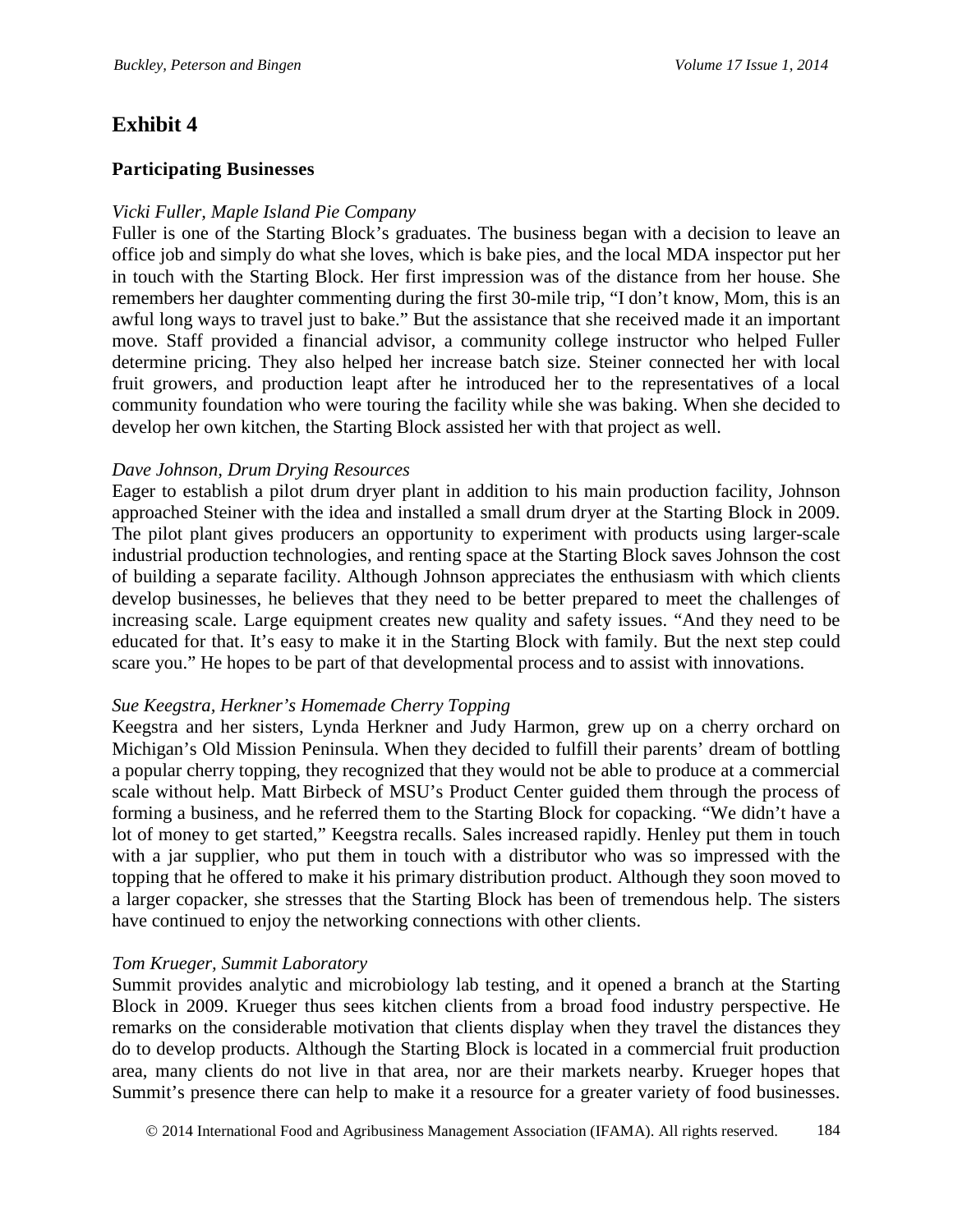He sees twin challenges in increasing kitchen use. One is producer drive. "People really have to have the motivation to want to take their famous family recipe and try to get it on the shelf at Meijer [a major regional supermarket chain]." The other is market incentive. "The stores have to create the demand. They have to create the market. They have to say, 'Hey, all this stuff was grown locally, and here are the advantages to you and to Michigan as a whole for you buying these products.' If they can create the market—the demand for those products—then the incentive will be there. Then it motivates people more to use places like the Starting Block, and it helps complete that cycle."

#### *Fran Russell, "The Nuts"*

"The Nuts" are a mix of pecans, cashews, and almonds in a sweet, salty, spicy coating. Russell uses Michigan honey and beet sugar, and, while not grown in Michigan, all of the nuts used come from a Michigan distributor. "'The Nuts' is a recipe I've been making and tweaking for years, and it's always what I'd put out at parties." When her design business started changing in 2008, she decided to try marketing "The Nuts" and contacted the MSU Product Center. With help from Birbeck, she obtained a food license and started producing the mix in a cramped local restaurant kitchen, then moved to the Starting Block in 2009. Although Hart is a two-hour drive from her home, she feels that the efficiency of a well-equipped production kitchen has more than compensated. Among her favorite accessories is a large bowl that fits nearly all 75 pounds of the baked nuts, which are packaged into 4- to 11-ounce boxes. Production labor is one bottleneck, but she was able to hire local labor from the Hart area for the most recent baking and packaging day.

#### *Simone Scarpace, Wee Bee Jammin'*

Scarpace has been gathering wild berries and making jam with her family for years, and her products are now sold in specialty shops throughout Michigan. "We love the Upper Peninsula, we love being outdoors. So there's just a passion for all of this," she says. A friend who knew that she was interested in marketing the jams mentioned the Starting Block, and she began using the kitchen in 2008. Demand grew fast, pushing the limits of the fruit supply that her family could pick fresh in season. A light bulb went off, she says, when Henley suggested buying frozen fruit from Michigan farms. About the Starting Block, she says, "It's a blessing, really, I just find that it was too good to be true." In particular, the networking with other clients and the support from the staff make the hour-long drive from her home worth it, "just talking to people and picking their brains a little bit and getting ideas and learning what they've learned, and about their mistakes."

#### *Lynn Smith, MI Foods*

Smith has used the Starting Block facilities and services since 2007, and she credits its supportive atmosphere. "I went through several businesses that failed, and with every failure there's an opportunity. Ron has really been crucial in focusing—'There's an opportunity. There's got to be.' And there was, and it was just a matter of picking up the pieces and figuring it out. I couldn't have done it without the Starting Block." She is driven by a vision of making nutritious and locally produced food available to school districts. Her distributorship helps fill a marketing need among small producers who cannot supply the quantities demanded by larger distributors. In addition to products made by Starting Block clients, she has added other products based on the